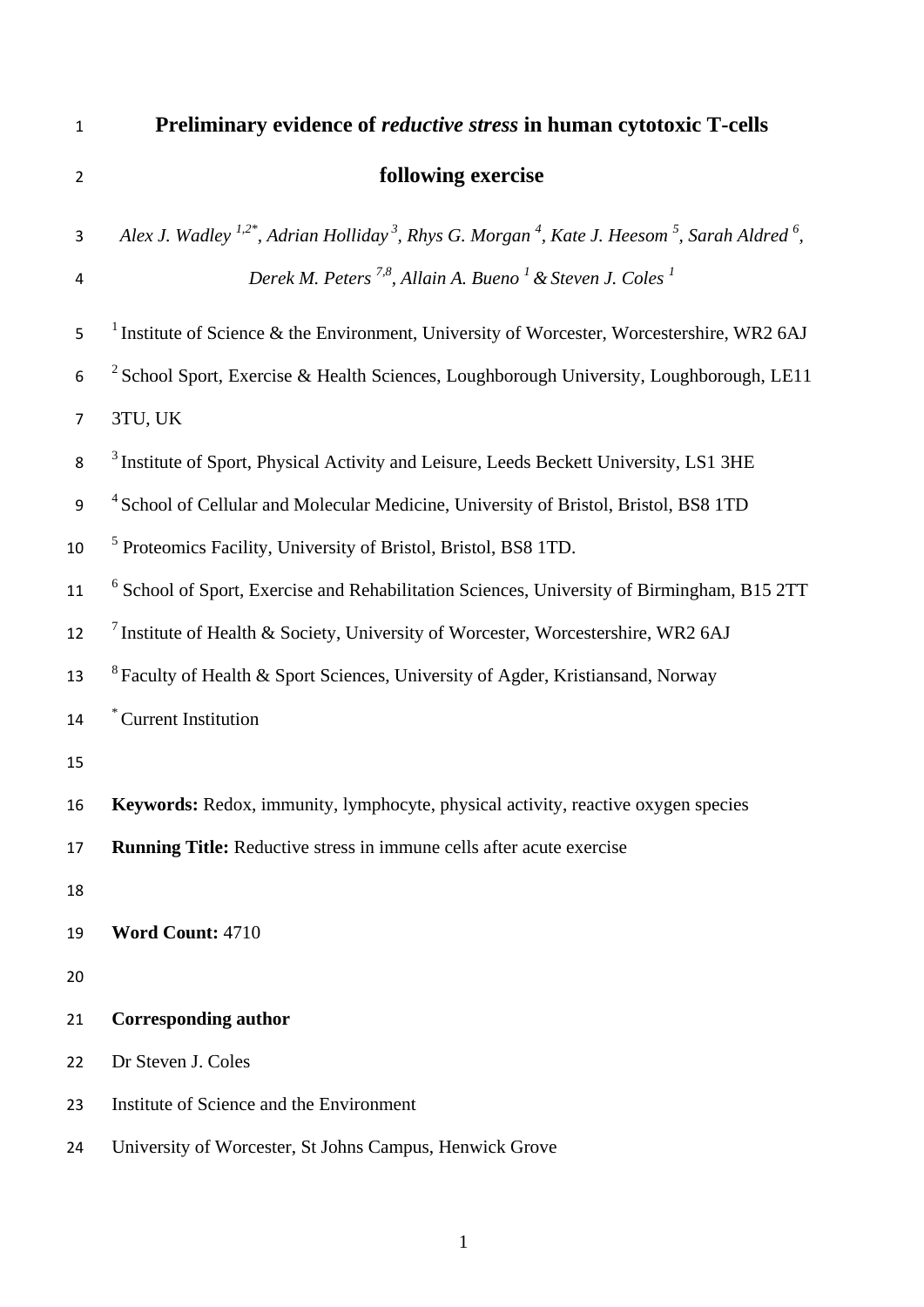- 25 Worcester, UK, WR2 6AJ
- 26 Email: s.coles@worc.ac.uk
- 27 Phone: 01905 542577
- 28
- 29 **Abstract**

30 This study investigated immunophenotypic differences in intracellular thiol redox 31 state of peripheral blood mononuclear cells (PBMCs) isolated from trained (TR, n=9, mean  $\pm$ 32 SD: age 28  $\pm$  5 years; BMI 23.2  $\pm$  2.6 kg·m<sup>2</sup>;  $\dot{V}O_{2\text{max}}$  56.9  $\pm$  6.1 ml·kg<sup>-1</sup>·min<sup>-1</sup>) and 33 recreationally active (RA, n=11, mean  $\pm$  SD: age 27  $\pm$  6 years; BMI 24.2  $\pm$  3.7 kg·m<sup>2</sup>;  $\dot{V}O_{2\text{max}}$  $45.1 \pm 6.4 \text{ ml} \cdot \text{kg}^{-1} \cdot \text{min}^{-1}$  participants before and after a maximal aerobic exercise tolerance 35 test. Blood samples were taken before (PRE), during (sample acquired at 70%  $HR_{max}$ ), 36 immediately (POST+0) and 15 minutes post-exercise (POST+15). PBMCs were isolated and reduced thiol analysis (fluorescein-5 maleimide (F5M)) by immunophenotype (CD3+, CD4<sup>+</sup> 37 38 and CD8<sup>+</sup>) was performed using flow cytometry. A significant increase in cellular F5M 39 fluorescence was observed in  $CD3<sup>+</sup>$  T-cells at POST+0, with changes driven to a greater 40 extent by  $CDS^+$  T-cells (fold change in both groups  $CDA: +2.3$ ,  $CDS: +2.8$ ; p<0.05). Further 41 analysis revealed a population of highly reduced CD8<sup>+</sup> T-cells (CD8<sup>+</sup>T-reduced<sup>+</sup>) that 42 significantly increased from PRE to POST+0 in RA participants only  $(RA: +272 \text{ cell/µL})$ , 43 p<0.05). To further understand these results,  $CD8^+T$ -reduced<sup>+</sup> and  $CD8^+T$ -reduced cells were 44 analysed for immunophenotype in response to the same exercise protocol (n=6, mean  $\pm$  SD: 45 age 24  $\pm$  5 years; BMI 25.7  $\pm$  4.1 kg·m<sup>-2</sup>;  $\dot{V}O_{2\text{max}}$  41.33  $\pm$  7.63 ml·kg<sup>-1</sup>·min<sup>-1</sup>).  $CD8^{\text{+}}T$ *reduced<sup>+</sup>*46 had significantly less lymphoid homing potential (CCR7) POST+0 compared to 47 PRE. This study is the first to demonstrate that lymphocyte populations become more 48 *reductive* in response to acute exercise.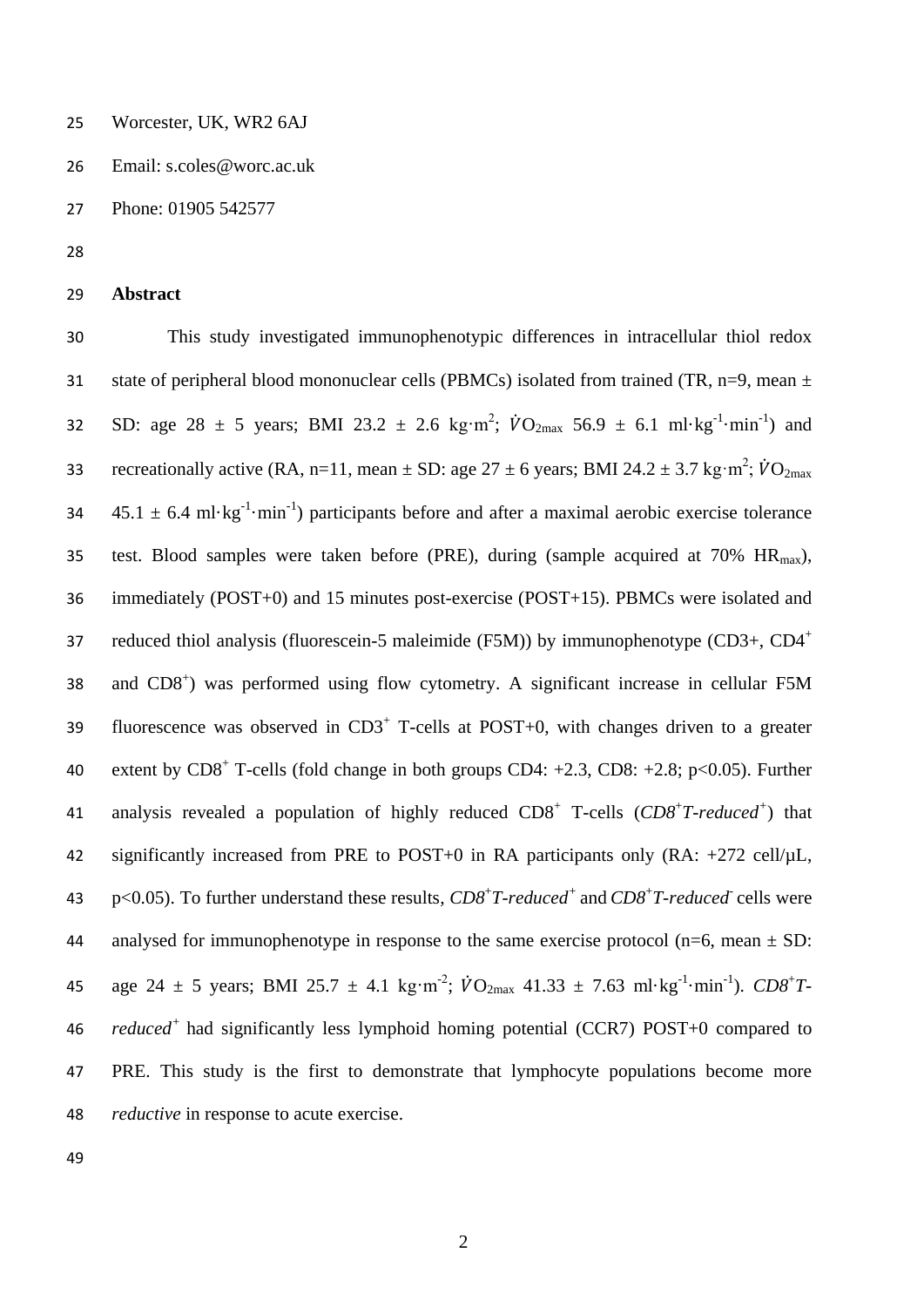## **New & Noteworthy**

 The study presented provides the first evidence to suggest that cytotoxic T-cells become transiently reductive in healthy individuals following a single bout of cycling. Detection of these cells was enabled via the use of a flow cytometric assay that incorporates the thiol reactive probe Fluorescein-5 maleimide. Using this method, transient *reductive stress* in viable T-cells is permissible and provides the basis for further research in the area of exercise immunology.

## **Abbreviations**

 ANOVA: Analysis of Variance, BMI: Body mass index, CV: Coefficient of variance, CD: Cluster of differentiation, CCR7: Chemokine receptor type 7, DTNB: 5,5'-dithiobis (2- nitrobenzoic) acid, EDTA: ethylene diaminetetraacetic acid, FCS: Fetal Calf Serum, F5M: 62 Fluorescein-5 maleimide, HR<sub>max</sub>: Maximum heart rate, GSH: Glutathione, GSSG: Glutathione disulphide, GTP: Guanidine triphosphate, HBSS: Hanks Balance Salt Solution, H2O2: Hydrogen peroxide, IL: Interleukin, IPAQ: International Physical Activity Questionnaire, NAC: N-acetylcysteine, NADPH: Nicotinamide adenine dinucleotide phosphate, NEM: N-ethylmaleimide, PD-1: Programmed death receptor-1, PBMC: Peripheral Blood Mononuclear Cell, PBS: Phosphate buffered saline, PRDX: Peroxiredoxin, Pre: Blood sample taken before exercise, Post+0: Blood sample taken immediately post-exercise, Post+15: Blood sample taken 15 minutes post-exercise, RONS: Reactive oxygen and nitrogen species, RPM: repetitions per minute, RPMI: Roswell Park Memorial Institute, SD: Standard deviation, -SH: Sulphur-hydryl, TNB: 5-thio-2-nitrobenzoic acid, TR: Trained, 72 VPA: Vigorous physical activity, VCO<sub>2</sub>: Carbon dioxide consumption,  $\mathcal{W}_{2}$ : Oxygen uptake,  $\mathcal{W}_{2 \text{ MAX}}$ : Maximum oxygen uptake.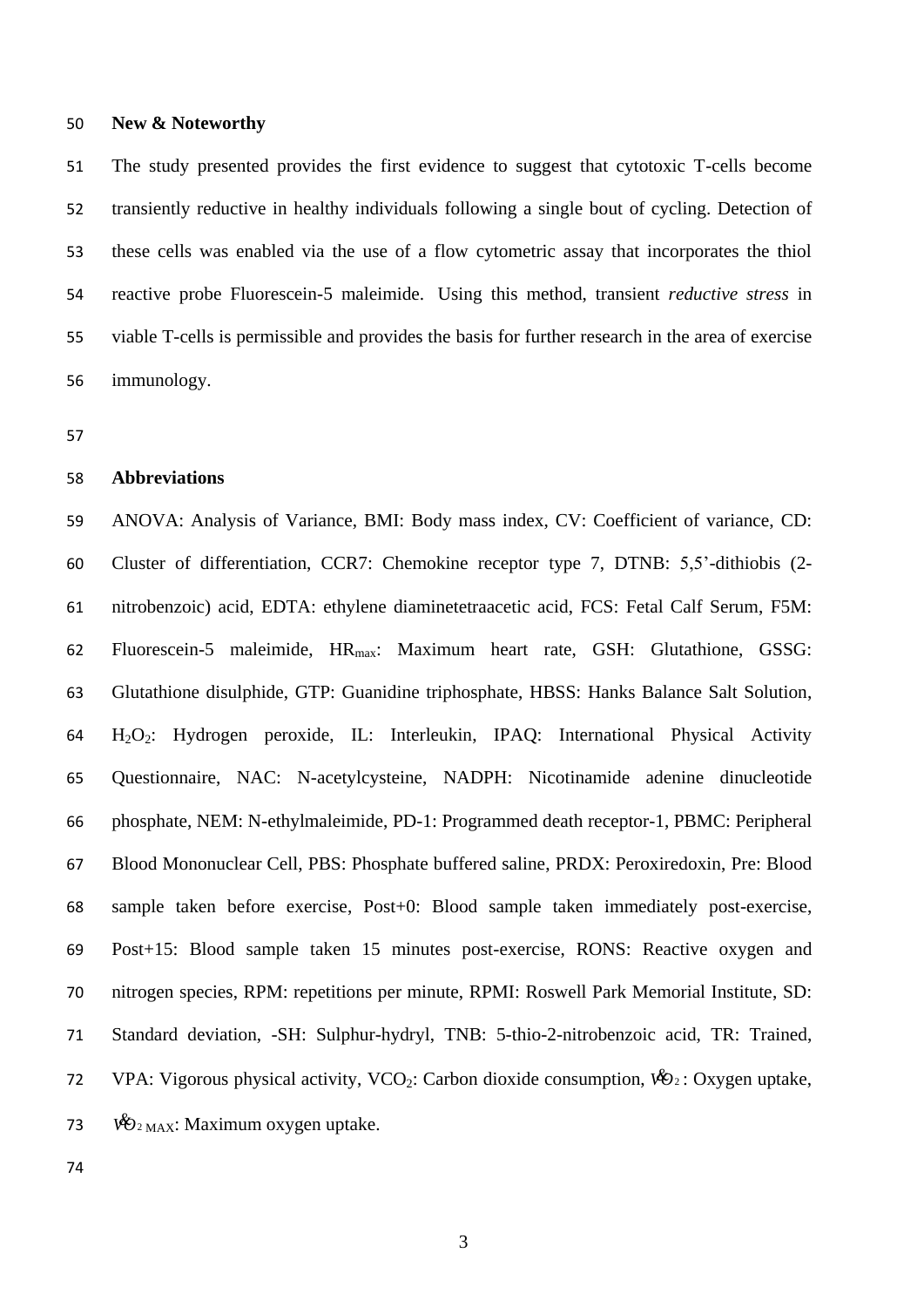## **Introduction**

 Alterations in peripheral blood immune cell subpopulations during exercise are well 77 characterised, with transient increases in effector CD8<sup>+</sup> T-cells and Natural Killer cells 78 observed at the expense of  $CD4^+$  T-cells and B lymphocytes (4). However, the precise mechanisms driving mobilization and tissue extravasation of these cell types are unclear. Studies have demonstrated that global protein oxidation increases after acute exercise, with redox enzyme activity and protein content (i.e. superoxide dismutase, glutathione peroxidase and peroxiredoxin) concurrently increased (8, 43–45, 48). This suggests that redox balance may have a role in the regulation of the immune system after exercise.

 Exercise is known to induce the production of reactive oxygen and nitrogen species (RONS), a diverse group of ubiquitous reactive molecules that are widely implicated in mediating cell and tissue function during exercise (11, 19, 23, 29, 30). *In vitro* evidence 87 suggests that cell permeable RONS such as hydrogen peroxide  $(H_2O_2)$  can reversibly oxidise nucleophilic cysteine thiol groups that are conserved within various cellular proteins (51). These include antioxidant enzymes such as thioredoxin and peroxiredoxin (39, 52) as well as various signaling proteins, such as GTPases, phosphatases and transcription factors (33). The oxidation (i.e. sulfenylation/ sulfinylation) of thiol-containing proteins has been previously demonstrated in total lymphocyte pools following acute exercise (44, 48). This could be a potential mechanism by which H2O2 trigger**s** redox-sensitive signaling pathways and/ or elicit**s** oxidative stress, which may in turn influence immune cell mobilization and immunophenotype. Interestingly, recent studies have demonstrated that supplementation with the thiol donor, N-acetylcysteine (NAC) can blunt immune cell mobilization (i.e. macrophages and lymphocytes) patterns in response to both muscle-damaging (24, 31) and exhaustive aerobic exercise (28). This drives the hypothesis that shifts in thiol redox state may regulate immunoregulation.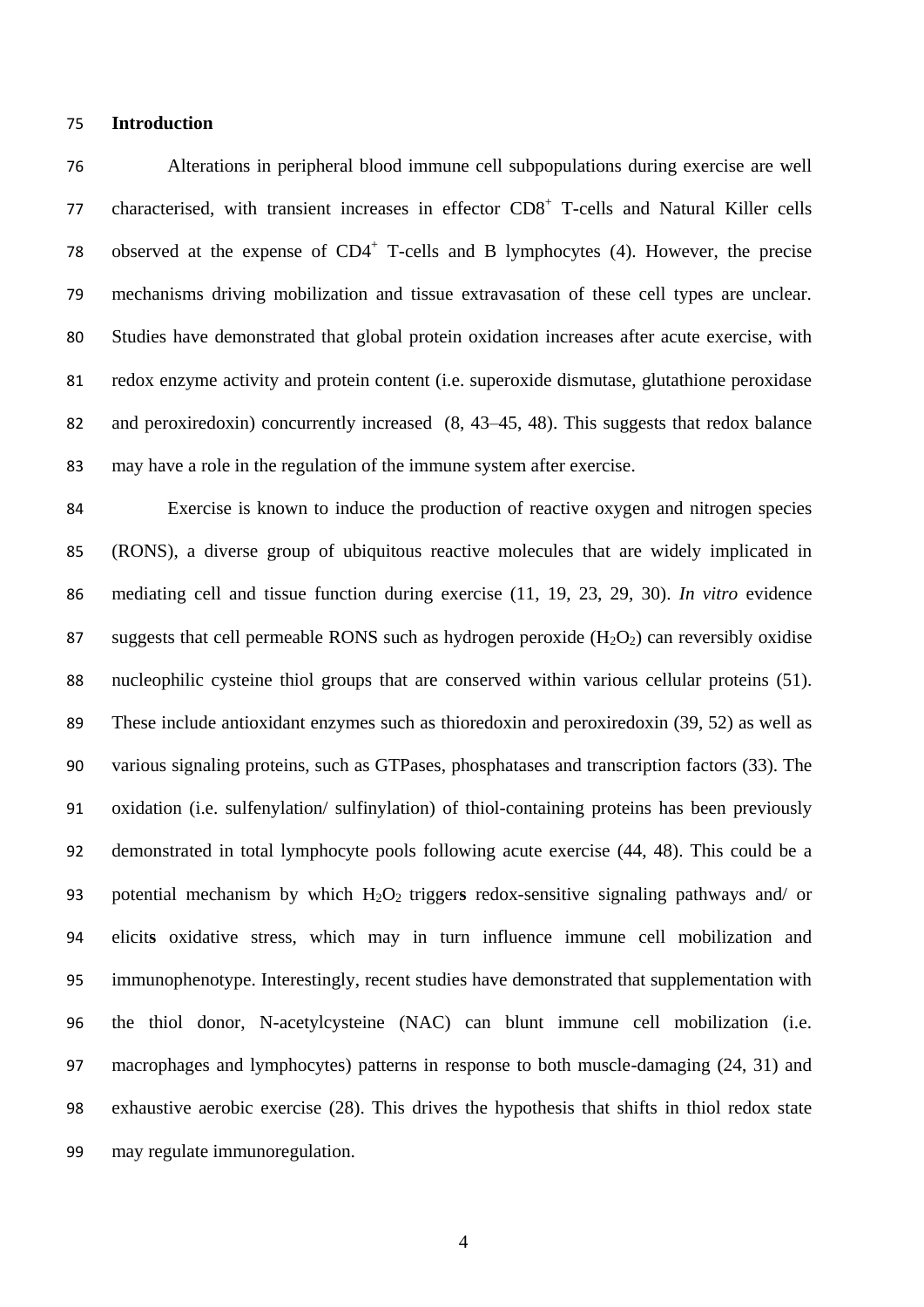Previous studies which have evaluated redox changes in protein thiols following acute exercise have relied on isolating all immune cells from peripheral blood (44, 48), through which downstream analysis is performed using lysates from a heterogeneous cell populations. These techniques, whilst informative, do not permit evaluation of cellular thiol redox state within individual cells of a specific immunophenotype. Furthermore, these analytical procedures require cell lysis for their proteomic approaches, which could lead to artificial thiol oxidation, making data interpretation a challenge. Previous studies have utilized the thiol specific probe, fluorescein-5 maleimide (F5M) to label and identify intracellular proteins with solvent accessible reduced cysteines in cell line models using immunoblotting techniques (35, 53). In this respect, a loss of fluorescent signal relative to background controls is indicative of thiol oxidation i.e. an increased cellular *oxidative stress*, whereas a gain in signal would indicate *reductive stress*. Interestingly, F5M is excited at λ488 nm and emits at λ525 nm (38), offering the potential for F5M to be incorporated into flow cytometric immunophenotyping assays. Thus by adapting previous protocols that have used F5M to monitor intracellular thiol redox changes (7, 35, 53), flow cytometry would represent a powerful option to monitor *oxidative* and *reductive* stress by immunophenotype in a variety of contexts, e.g. following exercise. For example, cells of the adaptive immune system i.e. T-117 helper (CD4<sup>+</sup>) and T-cytotoxic (CD8<sup>+</sup>) lymphocytes are important to evaluate in this context, since oxidative stress has been documented in these cells post-exercise (8, 43–45, 48). Both 119 types of T-lymphocyte are antigen specific, where CD4<sup>+</sup> T-cells serve broadly to orchestrate 120 the immune response via cytokine production and  $CD8<sup>+</sup>$  T-cells kill infected cells through the 121 release of cytotoxic granules (50). Whilst the importance of *oxidative stress* in  $CD4^+$  and 122 CD8<sup>+</sup> T-cells following exercise is appreciated, the role of *reductive stress* in this context is currently unknown. The impact of chronic *reductive* stress is now being appreciated in the literature (1, 20, 22), however the potential immunological significance of this response is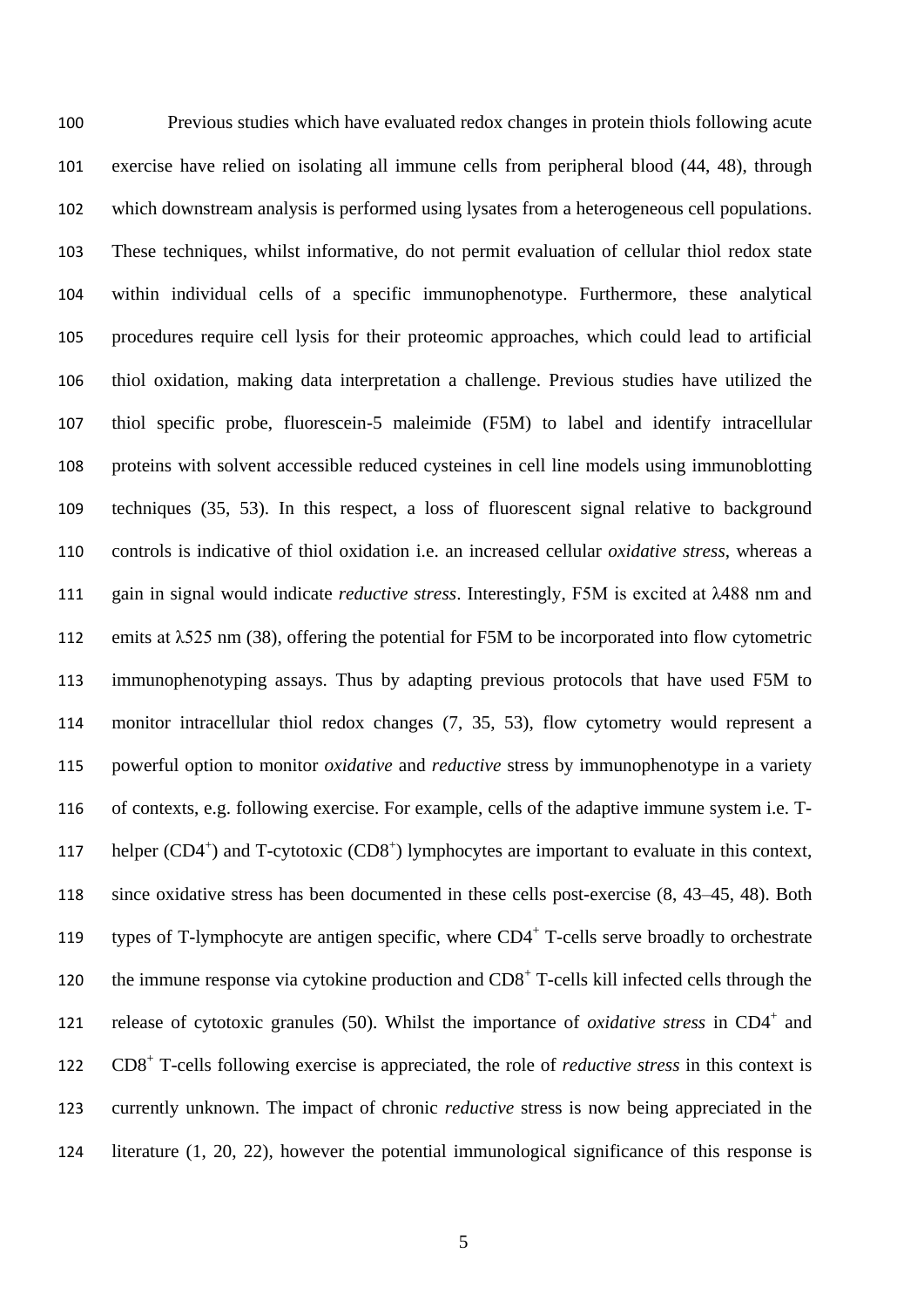unclear, specifically in relation to transient changes which may take place in response to exercise.

 The aim of the present study was to monitor thiol-mediated redox changes in viable 128 CD4<sup>+</sup> and CD8<sup>+</sup> T-cells isolated from individuals before and after a cycling ramp test to exhaustion. Following optimization of a flow cytometric protocol, thiol mediated redox changes in these lymphocytes were quantified, and further studies carried out to characterise these cells with regards to immunophenotype and lymphoid homing potential.

## **Materials and methods**

Participants

 Following ethical approval from the University of Worcester Research Ethics Committee, twenty healthy males were initially recruited to take part in the study. Trained 137 individuals (TR, n=9, mean  $\pm$  SD: age 28  $\pm$  5 years; BMI 23.2  $\pm$  2.6 kg.m<sup>2</sup>;  $\dot{V}O_{2\text{max}}$  56.9  $\pm$  6.1 138 ml·kg<sup>-1</sup>·min<sup>-1</sup>) were recruited from local athletics, cycling and triathlon clubs. The criterion for "trained" was regularly completing in a minimum of 3 hours of endurance training per week, for a minimum of 2 years and a maximal oxygen consumption of at least 50 ml·kg**-** 141 <sup>1</sup>·min<sup>-1</sup>(2). Recreationally active individuals (RA, n=11, mean  $\pm$  SD: age 27  $\pm$  6 years; BMI 142 24.2  $\pm$  3.7 kg.m<sup>2</sup>;  $\dot{V}O_{2\text{max}}$  45.1  $\pm$  6.4 ml·kg<sup>-1</sup>·min<sup>-1</sup>) were recruited through adverts at the University of Worcester. All participants completed questionnaires addressing health history, 144 and habitual levels of weekly physical activity (mean  $\pm$  SD: TR 10235  $\pm$  6394; RA 4932  $\pm$ 145 2555) and vigorous physical activity (VPA, mean  $\pm$  SD: TR 800  $\pm$  1008; RA 264  $\pm$  271) were assessed by the International Physical Activity Questionnaire (IPAQ). Based on the results, a 147 further six recreationally active participants (n=6, mean  $\pm$  SD: age 24  $\pm$  5 years; BMI 25.7  $\pm$ 148 4.1 kg.m<sup>2</sup>;  $\dot{V}O_{2\text{max}}$  41.33  $\pm$  7.63 ml·kg<sup>-1</sup>·min<sup>-1</sup>) were recruited to characterise the  $CD8^+T$ -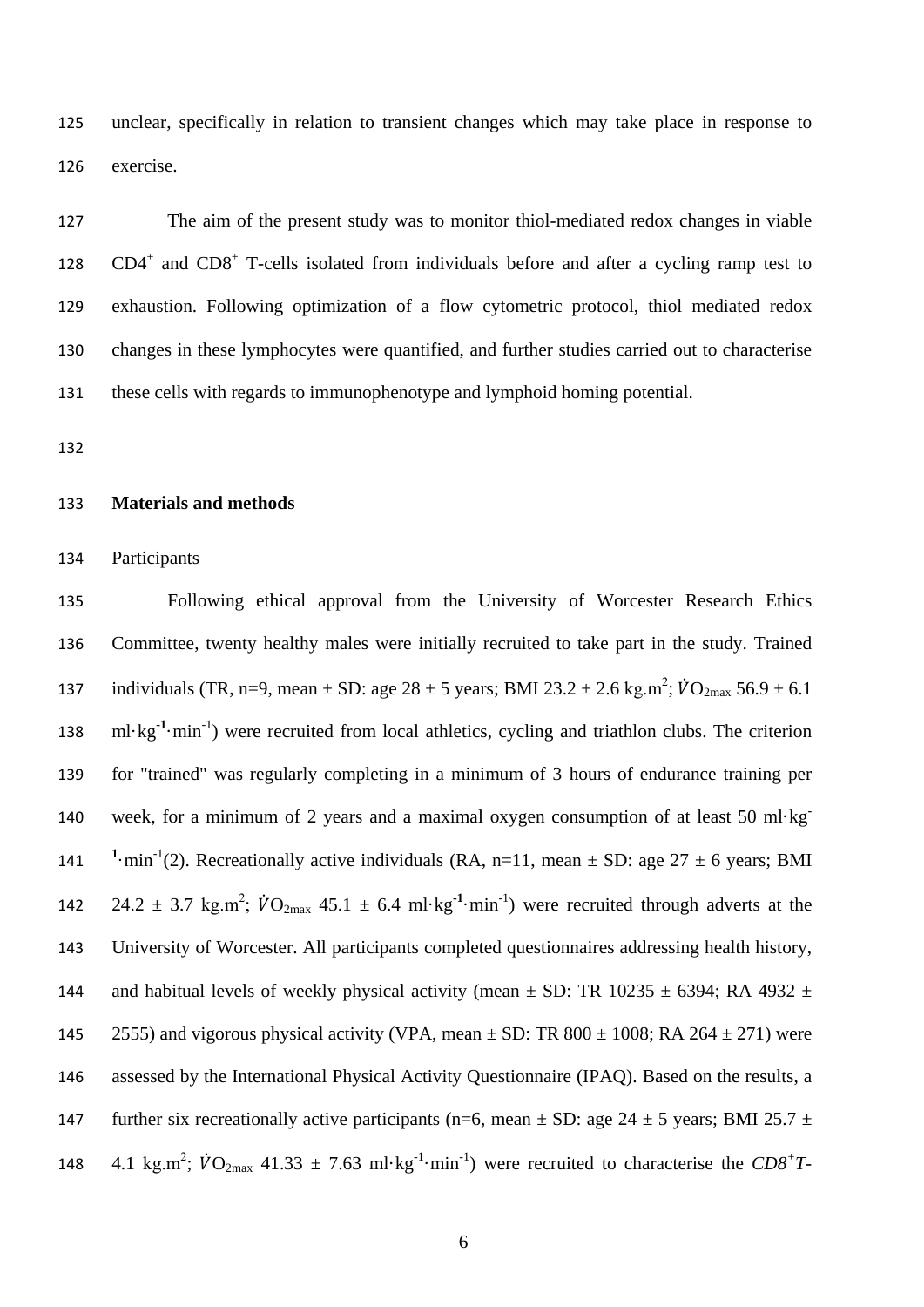149 reduced<sup>+</sup> cell population.

 All participants gave their written informed consent and the study was carried out in accordance with the Declaration of Helsinki (2008). Participants were non-smokers and reported that they had not taken any antioxidant vitamin supplements or anti-inflammatory drugs for 4 weeks prior to the laboratory visit. In addition, participants reported to be free from any viral or bacterial infections for at least 4 weeks prior to taking part. Participants were also required to refrain from any strenuous physical activity, consumption of alcoholic beverages or caffeine for two days prior to the experimental session.

Experimental session

 All experimental sessions took place at the University of Worcester in the morning (7.00-7.30am start time), following at least a 10 hour fast. After a thirty-minute period of rest, resting heart rate and blood pressure (*Omron Healthcare, Hoofddorp, The Netherlands*), height (*Seca Alpha, Hamburg, Germany*) and mass *(Tanita, Tokyo, Japan)* were determined. 163 Cardiorespiratory fitness ( $\mathcal{W}_{2\text{ max}}$ ) was then measured using a ramp exercise test to exhaustion on an electromagnetically braked cycle ergometer (*Lode Excalibur Sport*, *Groningen*, *Netherlands*). Workload commenced at 50 Watts and was increased by 1 Watt every 6 seconds, until volitional exhaustion or until cadence fell below 60 revolutions per minute. Oxygen uptake was assessed continuously using a breath-by-breath system (*Oxycon Prx, Jaeger, Wuerzberg, Germany*) and heart rate monitored using a Polar Vantage heart rate monitor (*Polar Vantage, Kempele, Finland*). The breath-by-breath system was calibrated daily or before each test to verify gas levels using a fixed volume cylinder (3L), a gas canister 171 of known composition (4.5%  $CO_2$ , 3.5%  $O_2$  and 5.0%  $N_2$ ), as well as adjusting for any subtle atmospheric changes. A final obtained value of rate of oxygen consumption relative to body 173 mass was accepted as  $\mathbb{W}_{2 \text{ max}}$  (ml.kg<sup>-1</sup>min<sup>-1</sup>) if two of the following criteria were met in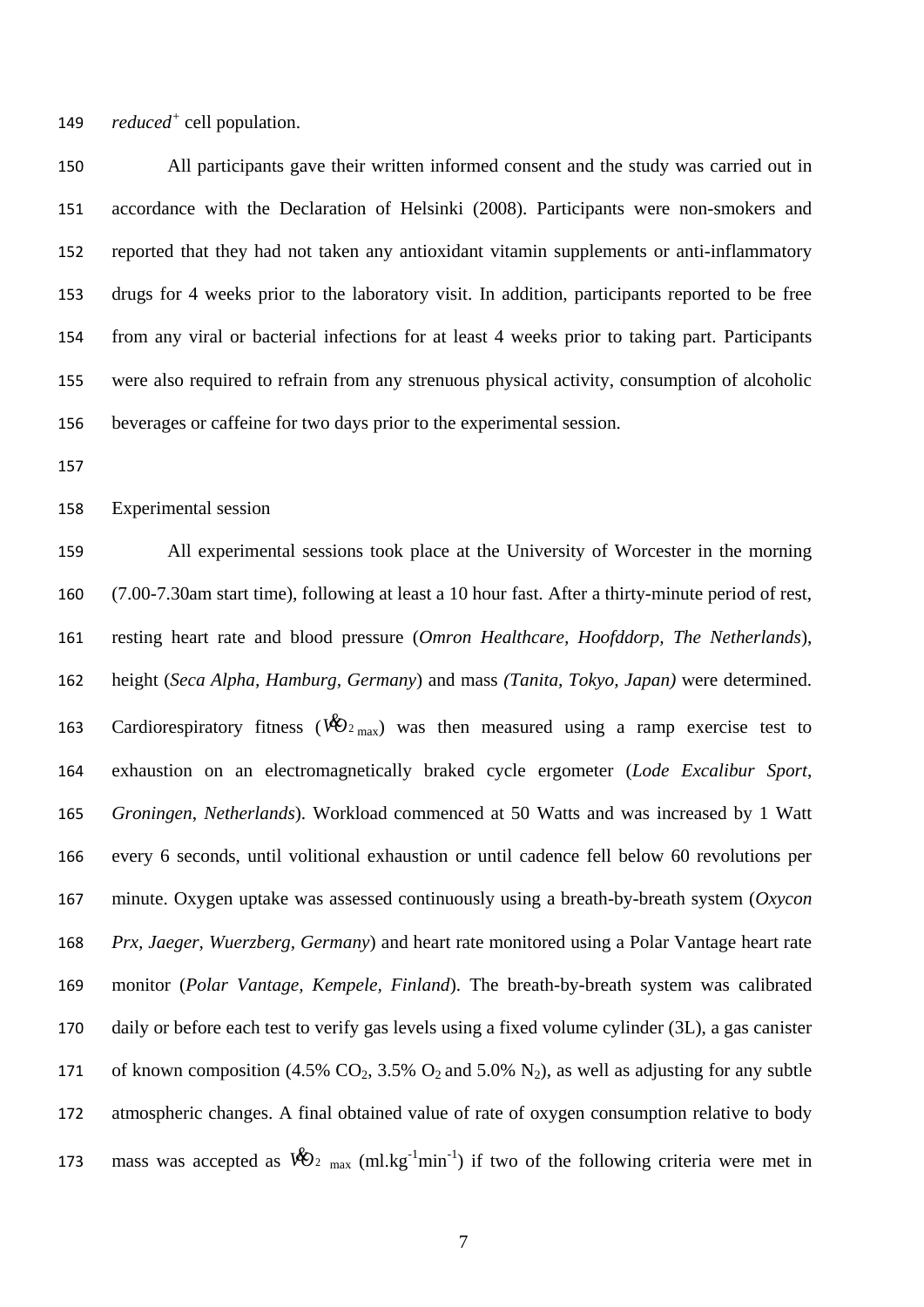conjunction with a plateau in oxygen consumption with an increase in work load: volitional 175 exhaustion; a respiratory exchange ratio of  $\geq$ 1.15; heart rate within 10 beats·min<sup>-1</sup> of the age- predicted maximal heart rate (220 - age) (16). Upon completion of the exercise test, participants rested in a seated position for 15 minutes before the final blood sample was obtained.

## Blood sampling

 A catheter (*Appleton Woods, Birmingham, UK)* was inserted into the antecubital vein of the arm prior to exercise to obtain a baseline sample after thirty minutes of rest (Pre). A 183 second blood sample was taken when participants reached predicted 70%  $HR_{max}$  during the exercise test. Subsequent blood samples were taken immediately (Post+0) and 15 minutes post-exercise (Post+15). At each time point, 12 ml of blood was drawn into two separate vacutainer tubes containing potassium ethylene diaminetetraacetic acid (EDTA) (*Becton, Dickson & Company, Oxford, UK*). The catheter was flushed every 30 minutes with isotonic saline solution (0.9% sodium chloride) to prevent blood clotting. For the characterisation of  $CD8+T-reduced^+$  (n=6), two blood samples were obtained (12ml) via venepuncture to the antecubital vein of the arm prior to (Pre) and immediately following exercise (Post+0) only.

# Flow cytometry method validation

 Jurkat immortalised T-cell line (*ATCC, Middlesex, UK*) was maintained in RPMI- 1640 adjusted to contain 10% (v/v) foetal calf serum, 2 mM L-glutamine and 100 U/ml penicillin /100 mg/ml streptomycin. Redox balance was perturbed by adding 0.1 mU/mL 196 glucose oxidase to 2 x  $10^6$  Jurkat cells (14). The cells were incubated for four hours with samples taken at the start (T0), after 1 hour (T1) and after 4 hours (T4). The samples were washed with phosphate buffered saline (PBS) and then incubated for 20 minutes with F5M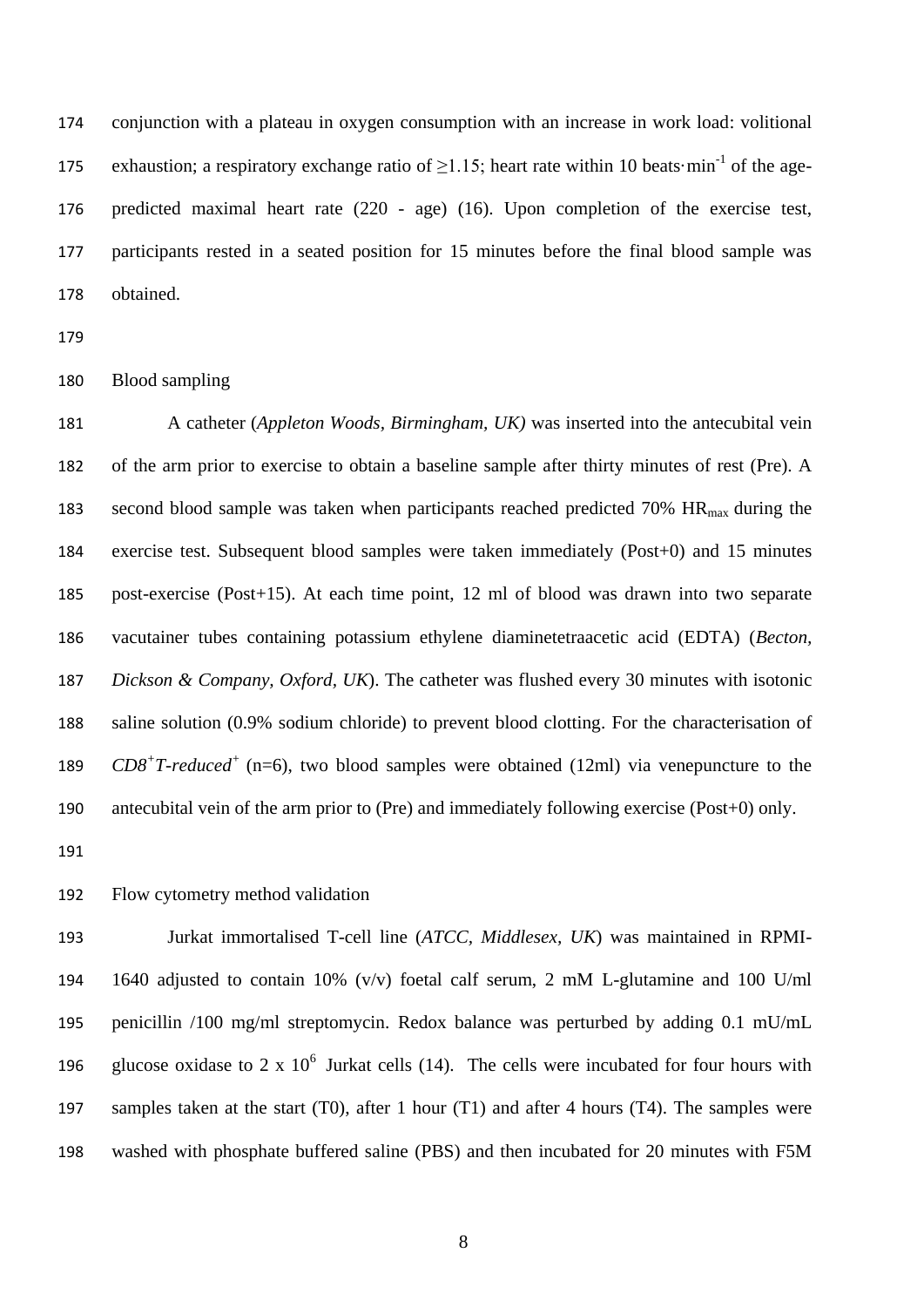199 (0.1  $\mu$ M) in the dark at 4°C, followed by two washes with FACS buffer. The concentration of F5M was determined through titrations (0-10 µM) during pilot analysis to optimise the fluorescent signal on FL-1 FITC (data not shown). The F5M-labelled cells were subjected to flow cytometric analysis (*Guava easyCyte*, *Millipore UK Ltd, Hertfordshire, UK*). F5M MFI was monitored by the λ488 nm laser and λ525/30nm detector (FL1 channel). Cell viability was evaluated using trypan blue.

- 
- Blood cell isolation and sample preparation

 Whole blood from each time point was used to isolate peripheral blood monocular cells (PBMCs) using density gradient centrifugation. Blood was diluted 1:1 with Hanks Balance Salt Solution (HBSS), and then layered carefully on top of Ficoll paque PLUS (*GE Healthcare, Buckinghamshire, UK*), before centrifuging at 400*g* for 40 minutes at 21°C. The PBMC layer was aspirated and then washed three times with HBSS, by centrifuging steps at 300*g* for 10 minutes.

 Approximately one million cells per time point were used for flow cytometry analysis of intracellular reduced thiol content using F5M. As part of the immunophenotypic 215 characterisation analysis,  $4 \times 10^6$ /ml cells from each time point were incubated with 50  $\mu$ M 216 N-ethylmaleimide (NEM, oxidised glutathione, GSSG), and an additional  $4 \times 10^6$  /ml cells with PBS (total glutathione) for 20 minutes at 4ºC to determine reduced: oxidised glutathione ratios. Cells were washed twice with FACS buffer (PBS supplemented with 2% (v/v) foetal 219 calf serum,  $0.02\%$  sodium azide (v/v) and 5 mM EDTA) and then stored at -80 °C.

Flow cytometry and confocal microscopy analysis

 Approximately 200,000 viable PBMCs were used for identification of reduced cellular thiols in specific lymphocyte populations using four-colour flow cytometry (*Guava*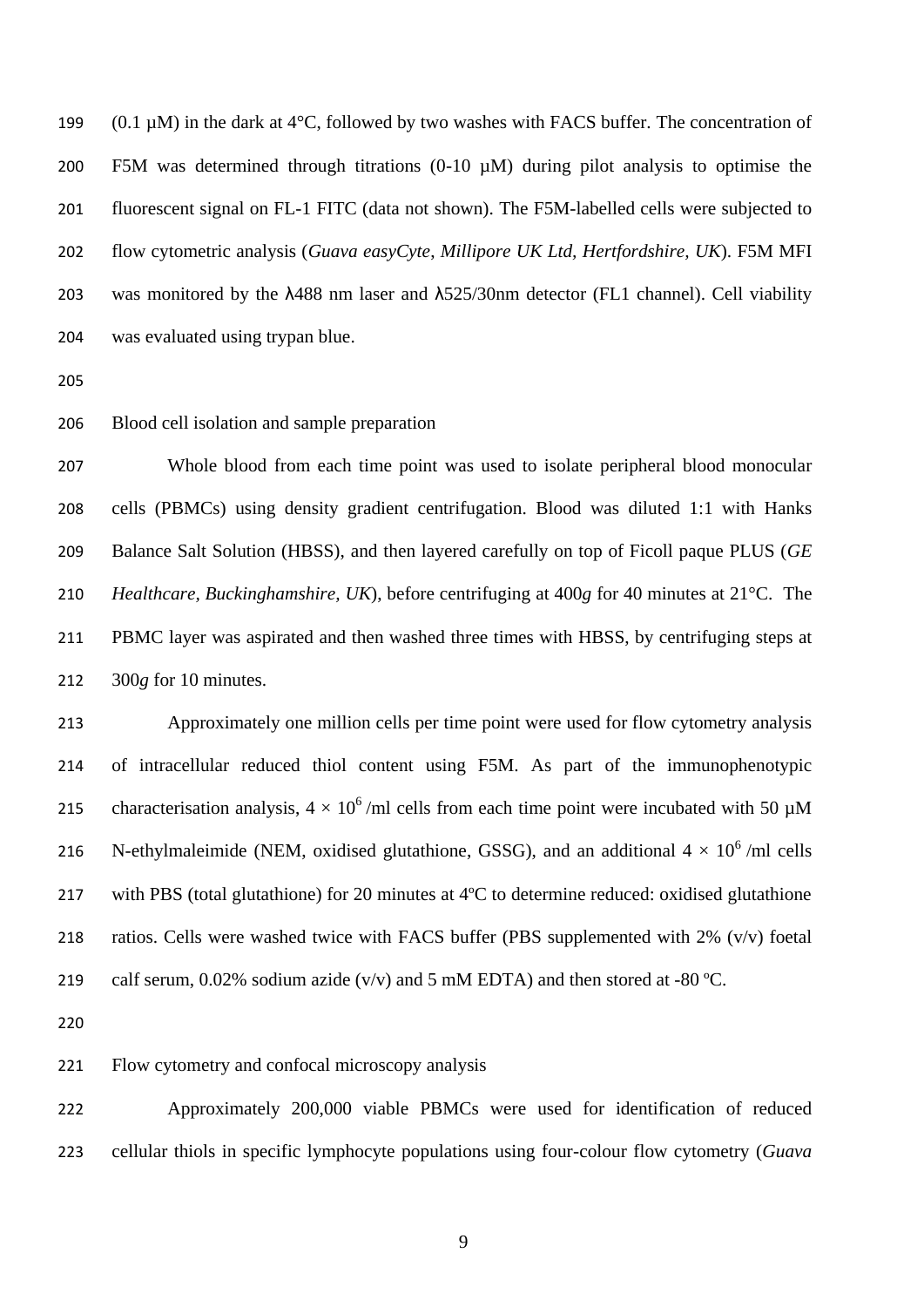*easyCyte*, *Millipore UK Ltd, Hertfordshire, UK*). Cells were incubated with fluorescently conjugated antibodies CD3-PE (clone: HIT3b), CD3-APC (clone: HIT3a) CD4-APC (clone: RPA-T4), CD8-APC (clone: HIT8a), CD8-PE (clone: SK1), CD279-PerCP (clone: EH12.2H7), CD197- PerCP (clone: G043H7) and CD28-APC (clone: CD28.2) (*Biolegend*, *Cambridge, UK*) for 30 minutes at 4°C followed by intermittent washes with PBS for 5 229 minutes at 300 x g. Cells were then incubated for 20 minutes with F5M in the dark  $(0.1 \mu M)$ 230 at  $4^{\circ}$ C, followed by two washes with FACS buffer. NEM (20  $\mu$ M) was used as an experimental control to confirm thiol-binding specificity. Confocal microscopy analysis was performed to confirm that F5M had acquiesced within viable T-cells. Cells treated with F5M  $(0.1 \mu M)$  were stained with CD3-APC (as above). Fluorescent cells were visualised using the resonant scanning head of a TCS SP2 confocal laser microscope (*Leica, Buckinghamshire, UK*), under a x 63 oil immersion objective NA 1.32 (HCX-PL-APO). Isotype-matched control and NEM treated cells were used to determine the fluorescence threshold for the helium-neon (CD3-APC) and argon (F5M) laser respectively.

Glutathione ratio assay

 Reduced: oxidised ratios of GSH:GSSG in PBMCs were quantified using a commercially available kit (*Sigma Aldrich, CS0260, Dorset, UK*), following minor modifications. Samples were prepared as described above (n=6). On the day of analysis, 243 NEM (GSSG) and PBS-stained pellets (total glutathione) were thawed on ice and then 50 µL of Sulfosalicylic acid (5%) added to each pellet. Cells were rapidly freeze-thawed in liquid nitrogen and a 37ºC water bath twice respectively, followed by centrifugation at 10,000 *g* for 246 10 minutes. The supernatant was extracted and then loaded (10  $\mu$ L) onto a 96-well microtiter 247 plate with known reduced glutathione (GSH) standards (0-50  $\mu$ M) in duplicate. A working 248 solution (150  $\mu$ L) of 5,5'-dithiobis-(2-nitrobenzoic acid) (DTNB, 1.5 mg/ml) and glutathione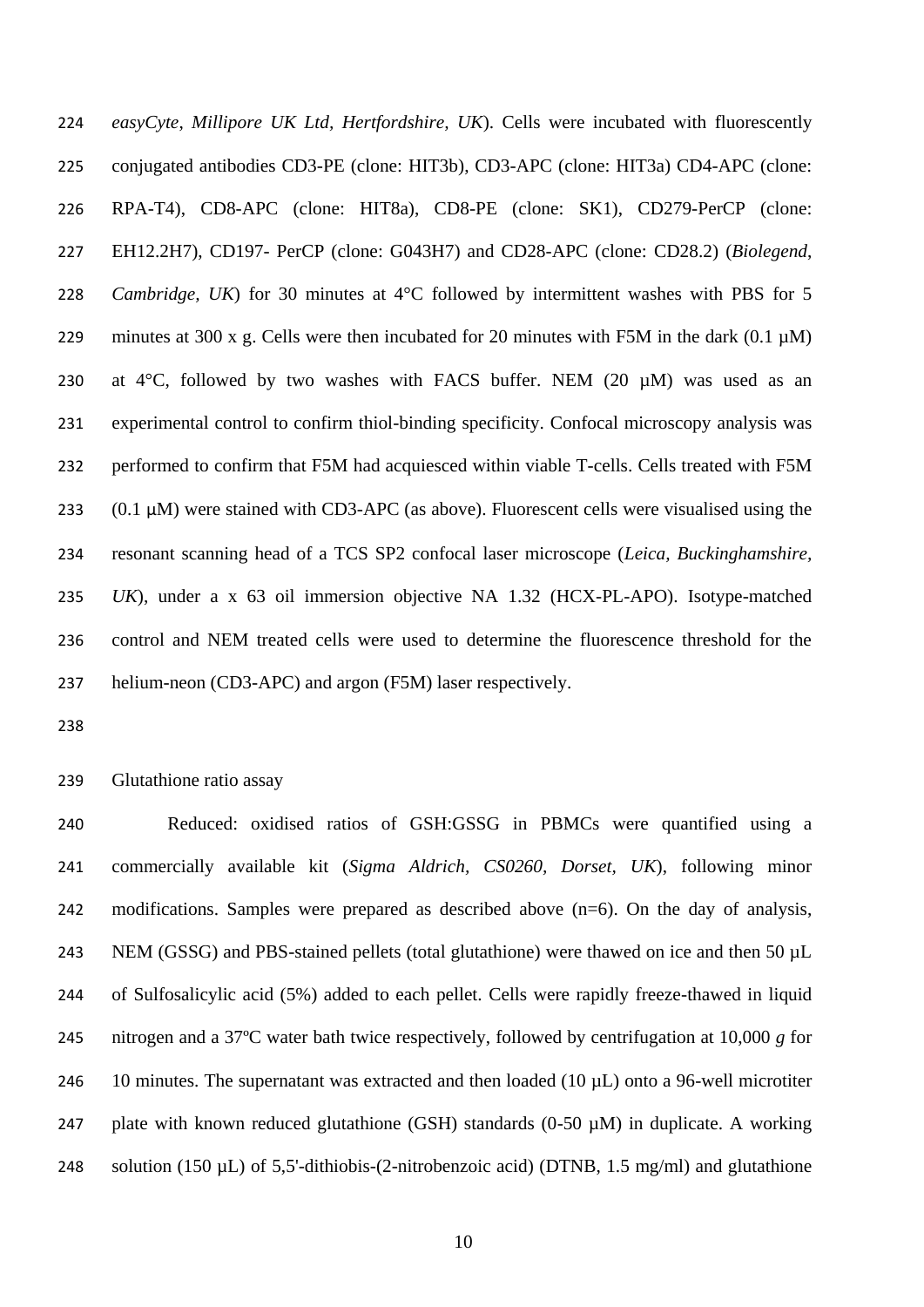reductase (6 units/ ml) was added to each well and left for 5 minutes at room temperature. Nicotinamide adenine dinucleotide phosphate (NADPH, 50 µL) was then added to each well, and the rate of DTNB reduction to 2-nitro-5-thiobenzoate (TNB) monitored by recording the change in absorbance every minute for 5 minutes at λ412. Nanomoles of GSH in each sample were determined for both NEM and PBS pre-incubated samples to determine GSSG and total glutathione concentrations respectively. GSH concentration was determined by subtracting GSSG from total glutathione concentration, and a subsequent ratio of GSH: GSSG used to determine half-cell reduction potential (Ehc/ mV) using the Nernst equation (36).

#### **Data analysis**

 Flow cytometry data were analysed using GuavaSoft 3.1 (*Millipore UK Ltd, Hertfordshire, UK*). Background fluorescence was established by isotope-matched controls. Lymphocytes were identified based on forward versus side scatter and T-cells determined as 262 being either  $CD3^+$   $CD4^+$  (T-helper) or  $CD3^+$   $CD8^+$  (T-cytotoxic). The CD4:CD8 ratio was 263 determined by determining the percentage of cells within the  $CD4^+$  and  $CD8^+$  regions. Within each T-cell region, a distinct population of cells with high F5M fluorescence were determined (*CD4<sup>+</sup> T-Reduced<sup>+</sup>* and *CD8<sup>+</sup> T-Reduced<sup>+</sup>* ). Changes in these populations were adjusted for total lymphocyte count and events within the CD3+, CD4+ and CD8+ gates and thus expressed as cells/µL. For each lymphocyte population, F5M mean fluorescence intensity 268 (MFI) was normalised relative to pre-exercise (i.e.  $pre = 1$ ), indicative of basal redox state. For the immunophenotypic characterisation analysis, lymphocytes were gated on forward 270 versus side scatter and CD3+ CD8<sup>+</sup> cells identified.  $CD8+T-Reduced^+$  cells were 271 distinguished from  $CD8^+T\text{-}Reduced$  cells, based on F5M binding and MFI changes in programmed cell death protein-1 (PD-1), CD28 and chemokine receptor-7 (CCR7) determined.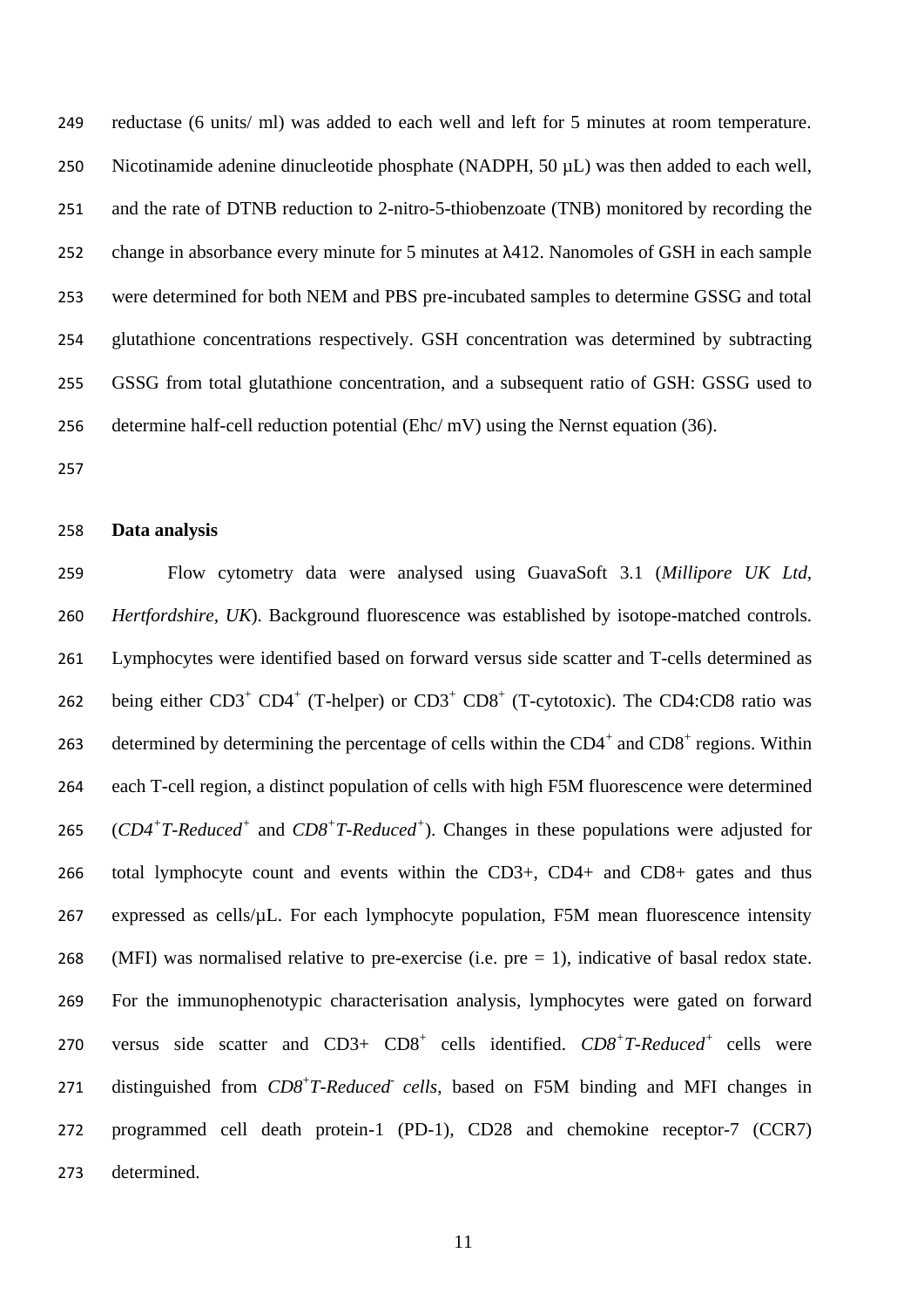## **Statistical analysis**

 The Kolmogorov Smirnov test was used to test for normality in scale data at all time points and variables were accordingly log transformed if necessary. Differences between participant characteristics and the physiological responses to exercise were assessed using unpaired samples T-tests. The influence of training status (Trained and Recreationally active) on CD4:CD8 ratio and F5M signal were assessed over time (Pre, During, Post+0 and Post+15) by a 2\*4 repeated-measures analysis of variance (ANOVA) for each of the different 282 T-cell pools (Lymphocytes, CD3<sup>+</sup>, CD3<sup>+</sup>CD4<sup>+</sup>, CD3<sup>+</sup>CD8<sup>+</sup>, CD3<sup>+</sup>CD4<sup>+</sup>T-Reduced<sup>+</sup>, 283 CD3<sup>+</sup>CD4<sup>+</sup>T-Reduced<sup>-</sup>, CD3<sup>+</sup>CD8<sup>+</sup>T-Reduced<sup>+</sup> and CD3<sup>+</sup>CD8<sup>+</sup>T-Reduced<sup>-</sup>). Post hoc analysis of any interaction effects (Group\*Time) was performed by a test of simple effects by pairwise comparisons, with Bonferroni correction. GSH:GSSG ratios and MFI changes in CCR7 and CD28 over time (Pre and Post) were assessed by paired samples T-tests. MFI changes for PD-1 over time were assessed by the Wilcoxon Signed Rank Test.

288 All values are presented as means  $\pm$  standard deviation or error (indicated throughout manuscript). Data in figures are not reported as log transformed values. Statistical 290 significance was accepted at the  $p<0.05$  level. Statistical analyses were performed using SPSS (*PASW Statistics, release 23.0, SPSS Inc., Chicago, IL, USA*).

#### **Results**

*Flow cytometric assay optimization* 

 Jurkat cells exposed to 0.1 mU/ml glucose oxidase showed a F5M MFI increase from 296 1059  $\pm$  203 (n=3) to 1569  $\pm$  380 (n=3) after 1 hour (T1) compared with the start (T0). After 4 297 hours of incubation (T4) the F5M MFI decreased to  $788 \pm 211$  (n=3) (Figure 1A). Normalised 298 values  $(T_n/T_0)$  illustrate an increase in F5M at T1 compared to T0 and a decrease at T4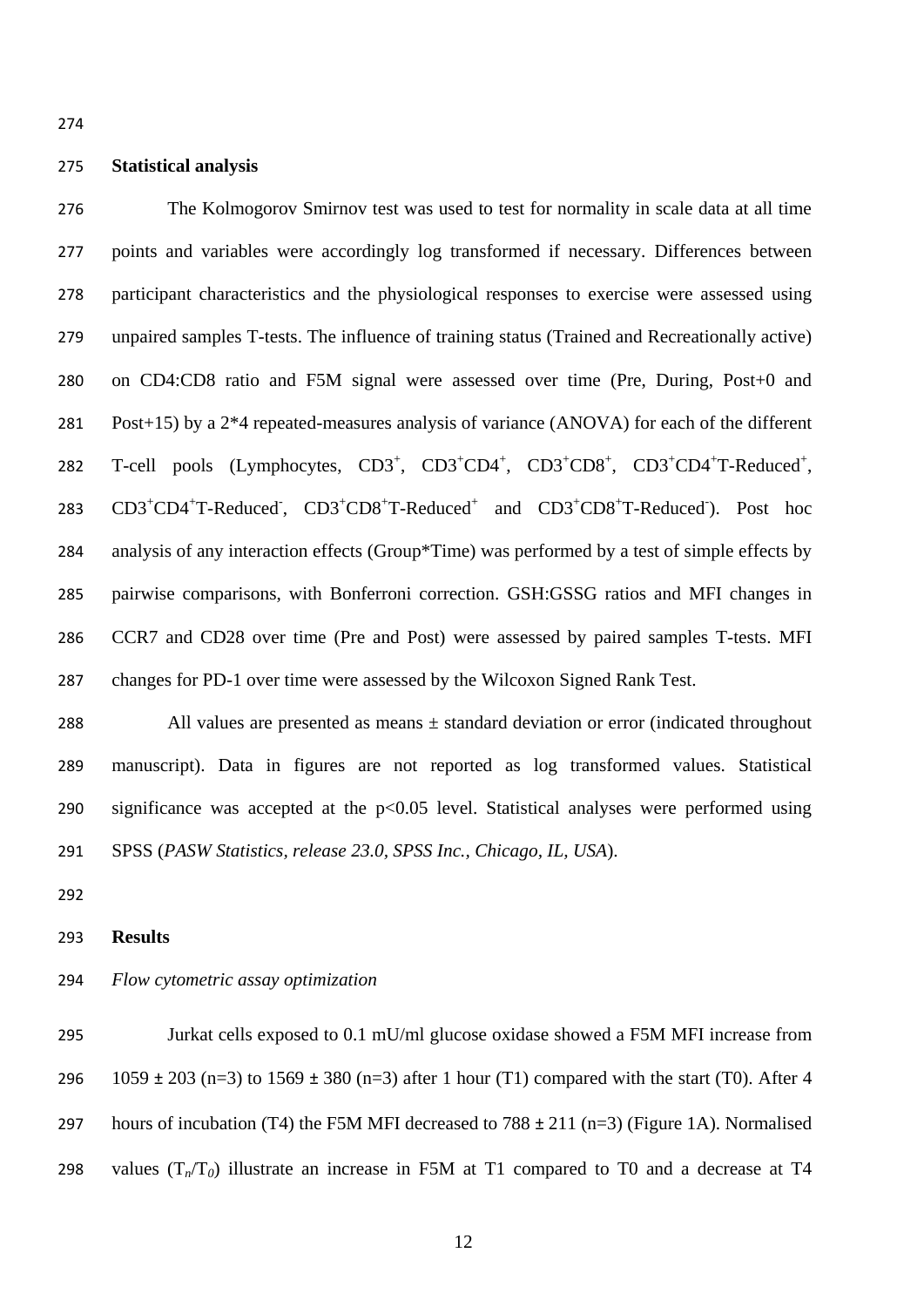299 (Figure 1B). Since F5M reacts specifically with reduced thiols, these data indicate *reductive* 300 stress at T1 and oxidative stress at T4 (Figure 1B). Treatment with glucose oxidase had no 301 overall impact on cell viability (data not shown).

- 302
- 

# 303 *Physiological responses to the exercise test*

304 To assess the physiological responses of TR and RA groups to exercise,  $\mathcal{W}_{2_{\text{max}}}$ , power output, heart rate and test duration were measured and reported in Table 1. All 306 participants achieved  $\mathcal{W}_{2_{\text{max}}}$  with regards to our criteria. TR had a significantly greater  $\mathcal{W}_{2}$  $\mu_{\text{max}}$  (p=0.001) and maximal power output relative to body mass (p=0.003) than RA. No significant differences in test duration, timing of the blood sample during exercise or peak heart rate were noted between TR and RA. There were no statistically significant differences in the physiological responses between the two RA cohorts when characterising lymphocyte 311 thiols  $(n=20)$  and subsequent immunophenotyping  $(n=6)$ .

312

# 313 *Analysis of the lymphocyte composition of peripheral blood in response to exercise*

314 Changes in the ratios of  $CD4^+$  to  $CD8^+$  T-cells are reported in Figure 2. A significant 315 reduction in CD4:CD8 ratio was observed during and immediately post-exercise only in RA 316 (Figure 2, Group\*Time effect:  $F_{3,54} = 3.77$ , p=0.016). The ratio decreased at all time points 317 relative to Pre  $(p<0.0001)$ , and was lower at Post+0 relative to During  $(p<0.0001)$  in RA. In 318 TR, the ratio was significantly lower only at Post+0 relative to Pre  $(p=0.004)$ . The ratio 319 increased Post+15, relative to Post+0 (TR  $p=0.045$ ; RA  $p=0.041$ ) in all participants, but was 320 only significantly lower than Pre in RA (p<0.0001). At rest, CD4:CD8 ratio was higher in 321 RA, relative to TR  $(p=0.016)$ .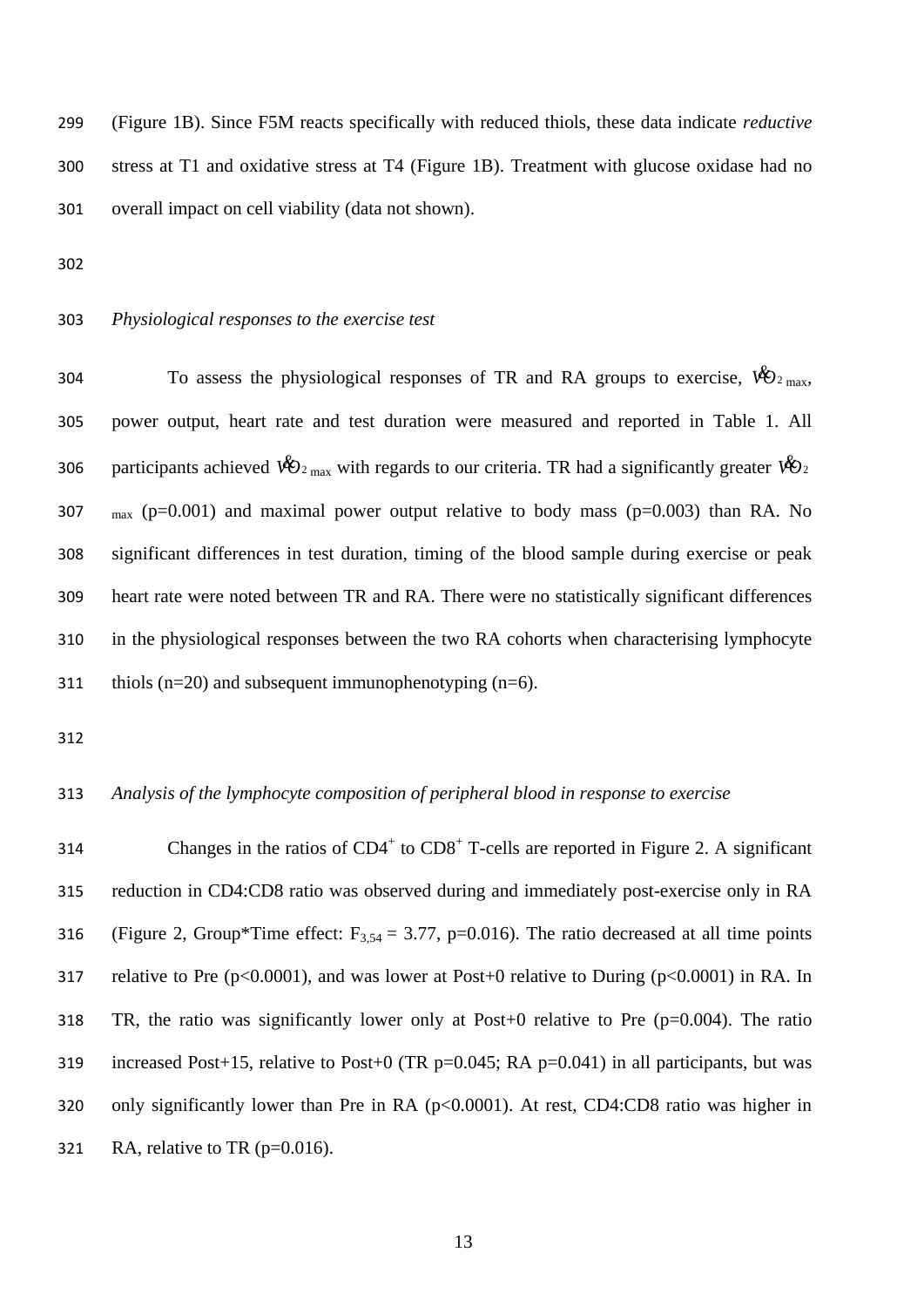## *Analysis of intracellular reduced thiol content in lymphocytes by immunophenotype*

 Following this, we applied our flow cytometry method to determined intracellular *reduced* cysteine thiol fluorescence in viable human T-populations (Figure 3) in response to exercise (Figures 4 and 5). Using a hierarchical gating strategy, it was first determined that exercise caused an increase in the normalised F5M ratio at Post+0 in gated lymphocyte (time 328 effect:  $F_{3,54} = 4.2$ , p=0.010) and CD3<sup>+</sup> pools (time effect:  $F_{3,54} = 4.1$ , p=0.011) in all 329 participants. These changes were driven by  $CDS<sup>+</sup>$  (time effect: F<sub>3,54</sub> = 3.5, p=0.029 – Figure 330 5A) and not CD4<sup>+</sup> T-cells (time effect:  $F_{3,54} = 2.0$ , p=0.132 – Figure 4A). There were no differences in F5M normalised ratios between RA and TR groups in either T-cell population. Alterations in the *CD4*<sup>+</sup> *T-Reduced<sup>+</sup>* and *CD8*<sup>+</sup> *T-Reduced<sup>+</sup>* concentration are reported 333 in Figures 4C and 5C. A significant increase in the concentration of  $CD8<sup>+</sup>T-Reduced<sup>+</sup>$  cells at

 Post+0, relative to Pre (p=0.003) and During (p=0.009) were noted in recreationally active 335 participants only (time\*group interaction effect:  $F_{3,54} = 3.821$ , p=0.015). At Post+15, the 336 concentration of  $CD8^+T\text{-}Reduced^+$  cells was not greater than Pre (p=0.216). No differences 337 were noted in the concentration of  $CD4+T$ -Reduced<sup>+</sup> cells in either group.

#### *Characterization of CD8*<sup>+</sup> *T-Reduced<sup>+</sup>*

 To further understand these observations, immunophenotypic characterization of the 341 CD8<sup>+</sup>T-Reduced<sup>+</sup> cells was carried out in a different sample of 6 individuals. Markers of T- cell activation (CD28), suppression (PD-1) and lymphoid homing (CCR7) were stratified according to the F5M signal before and after exercise. MFI changes in CD28, PD-1 and CCR7 are reported in Figure 6, with the exercise test data for this sample reported in Table 2. A significant decrease in CCR7 MFI was observed immediately after exercise in *CD8*<sup>+</sup> *T-*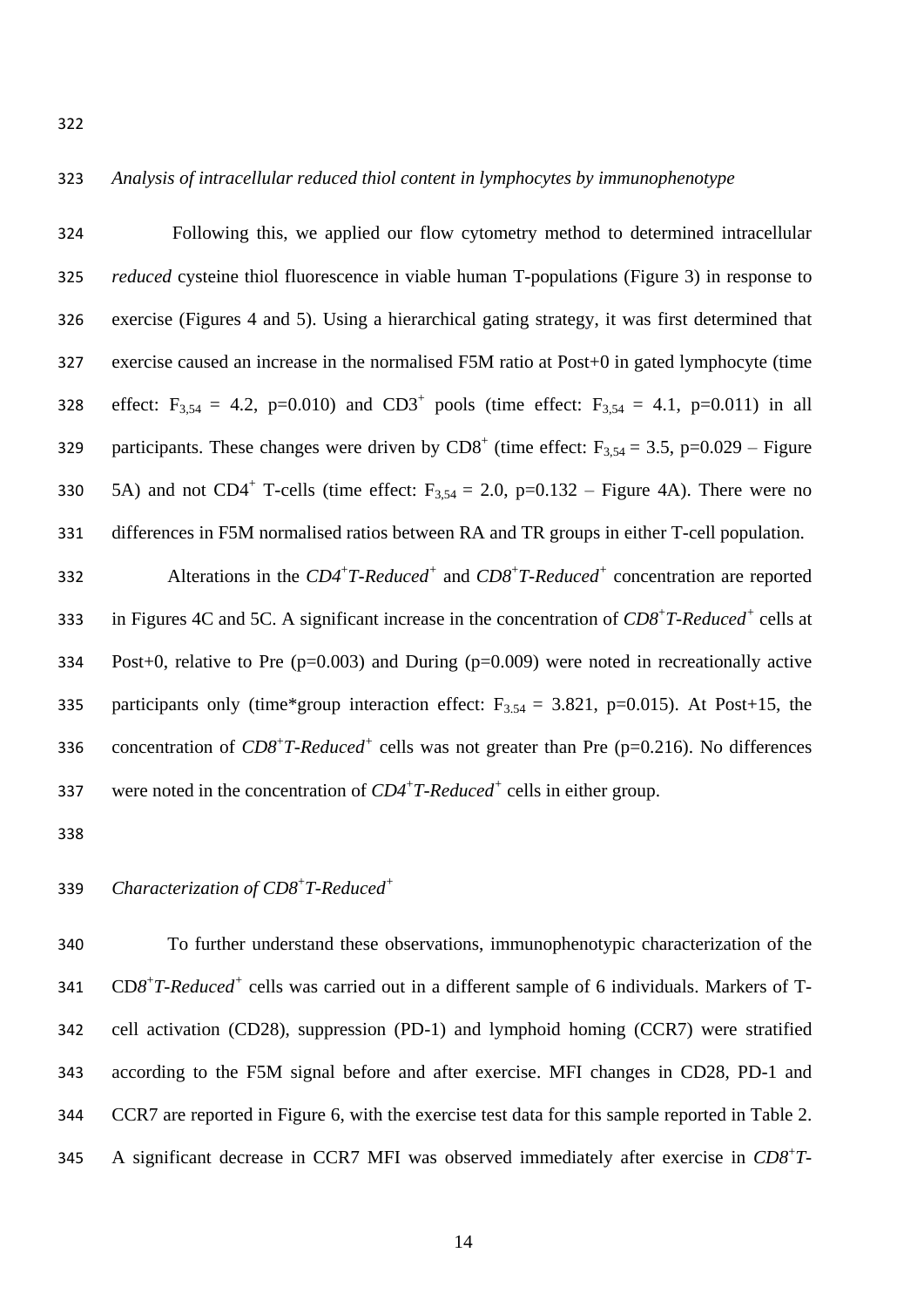346 *Reduced* (*CD8<sup>+</sup>T-Reduced<sup>+</sup>: p=0.173; <i>CD8<sup>+</sup>T-Reduced: p=0.027*). However, *CD8<sup>+</sup>T-*347 Reduced<sup>+</sup> exhibited a significantly lower CCR7 MFI relative to CD8<sup>+</sup>T-Reduced after 348 exercise ( $p=0.042$ ). PD-1 expression in gated  $CD8<sup>+</sup>$  cells was unchanged in response to exercise (*CD8*<sup>+</sup> *T-Reduced<sup>+</sup>* : p=0.655; *CD8*<sup>+</sup> *T-Reduced-* : p=0.273). PD-1 expression was lower in *CD8*<sup>+</sup> *T-Reduced<sup>+</sup>* , compared to *CD8*<sup>+</sup> *T-Reduced-* at both time points but did not reach statistical significance (Pre-Exercise: p=0.068; Post-Exercise: p=0.109). No differences were noted in CD28 expression between the two populations.

## *Glutathione analysis*

 To identify a redox couple driving the observed *reductive* shift in cellular redox state, changes in the most abundant cellular redox couple, GSH:GSSG, was first quantified. The concentrations of GSH and GSSG were used to calculate an Ehc/ mV for the pool of isolated PBMCs using Nernst equations (36). No difference in PBMC Ehc/ mV was observed in 359 response to exercise (pre:  $-209 \pm 20$  to post:  $-206 \pm 16$ . Ehc/ mV).

## **Discussion**

 The present study represents the first to investigate changes in lymphocyte solvent accessible reduced thiols in response to exhaustive exercise in healthy young males. Using the thiol-specific and fluorescent probe, F5M, we identified that the lymphocyte pool 365 becomes transiently *reductive* in response to exercise. Within the lymphocyte pool, CD8<sup>+</sup> T-366 cells demonstrated a greater F5M fluorescence than  $CD4^+$  T-cells immediately after exercise 367 (Figures 4 and 5). At this time point, a population of  $CD8<sup>+</sup>$  T-cells was identified with high 368 F5M binding capacity (CD8<sup>+</sup>T-reduced<sup>+</sup>), and it was demonstrated that the concentration of these cells was greater in recreationally active than aerobically trained participants. We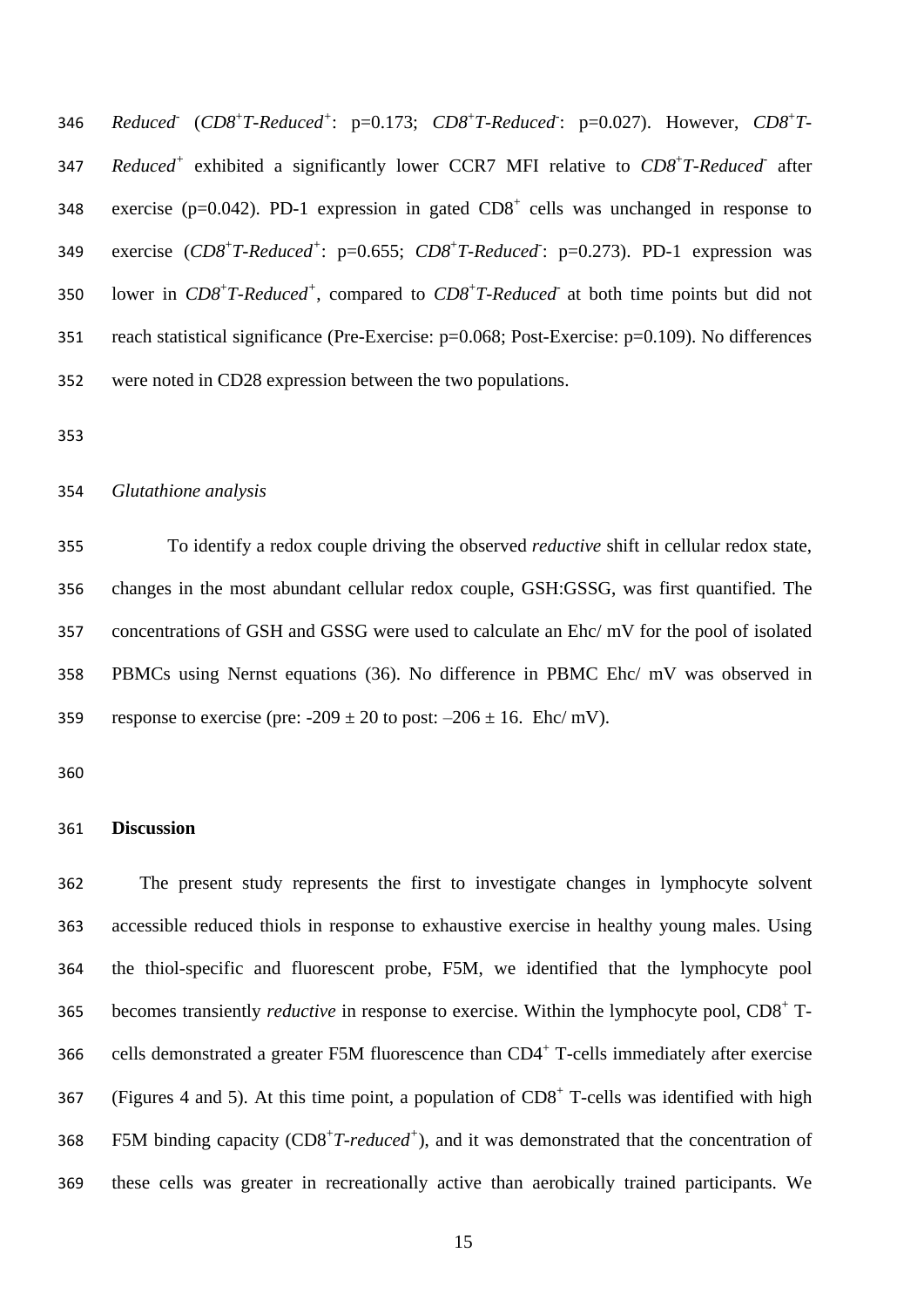carried out further analysis to characterise immunophenotype specific exercise-induced 371 changes in CD8<sup>+</sup>T-reduced<sup>+</sup> in a separate group of recreationally active individuals. Collectively, the present data suggests that immediately after a single bout of exercise, 373 peripheral blood is composed of more CD8<sup>+</sup>T-reduced<sup>+</sup> cells that have a lower expression of 374 CCR7, relative to CD8<sup>+</sup>T-reduced<sup>-</sup>.

 It is well documented that exercise of sufficient intensity and duration can induce a transient increase in markers of *oxidative stress* (42, 43). As a result, multiple studies have reported elevated indices of oxidative stress following exercise in skeletal muscle (34, 46), blood cells (erythrocytes (3) and leukocytes(43, 48)) and extracellular fluids (plasma (49), saliva (6) and urine (37, 40)). The results of our study using an optimised flow cytometric approach provide evidence that the immune cell compartment of peripheral blood undergoes transient *reductive stress* after exercise. Of the 20 participants studied, 17 demonstrated a 382 reductive shift in  $CD8<sup>+</sup>$  cell thiol redox state either immediately or 15 minutes after exercise (Figure 5). To our knowledge, reports of cellular *reductive stress* in humans have only been observed in chronic neurological (1, 20) and cardiovascular disease (25). Margaritelis et al (22) made the observation that many studies reporting mean trends in a specific extracellular marker of oxidative stress dismissed potential 'reductive' outliers as part of the dataset. In support of this, the present data supports the notion of acute intracellular *reductive stress* after exercise.

 Determining the role of protein thiols as regulators of exercise modified redox balance is an evolving area of investigation (5). *Reductive stress* implies increased electron availability within the cell or a subcellular compartment whereby an abundant redox couple accepts more electrons. Although less abundant, signaling protein thiols may also become reduced in this context, altering key signaling pathways after exercise (47). Indeed, previous evidence has shown that the increased availability of low molecular weight *reduced* protein thiols such as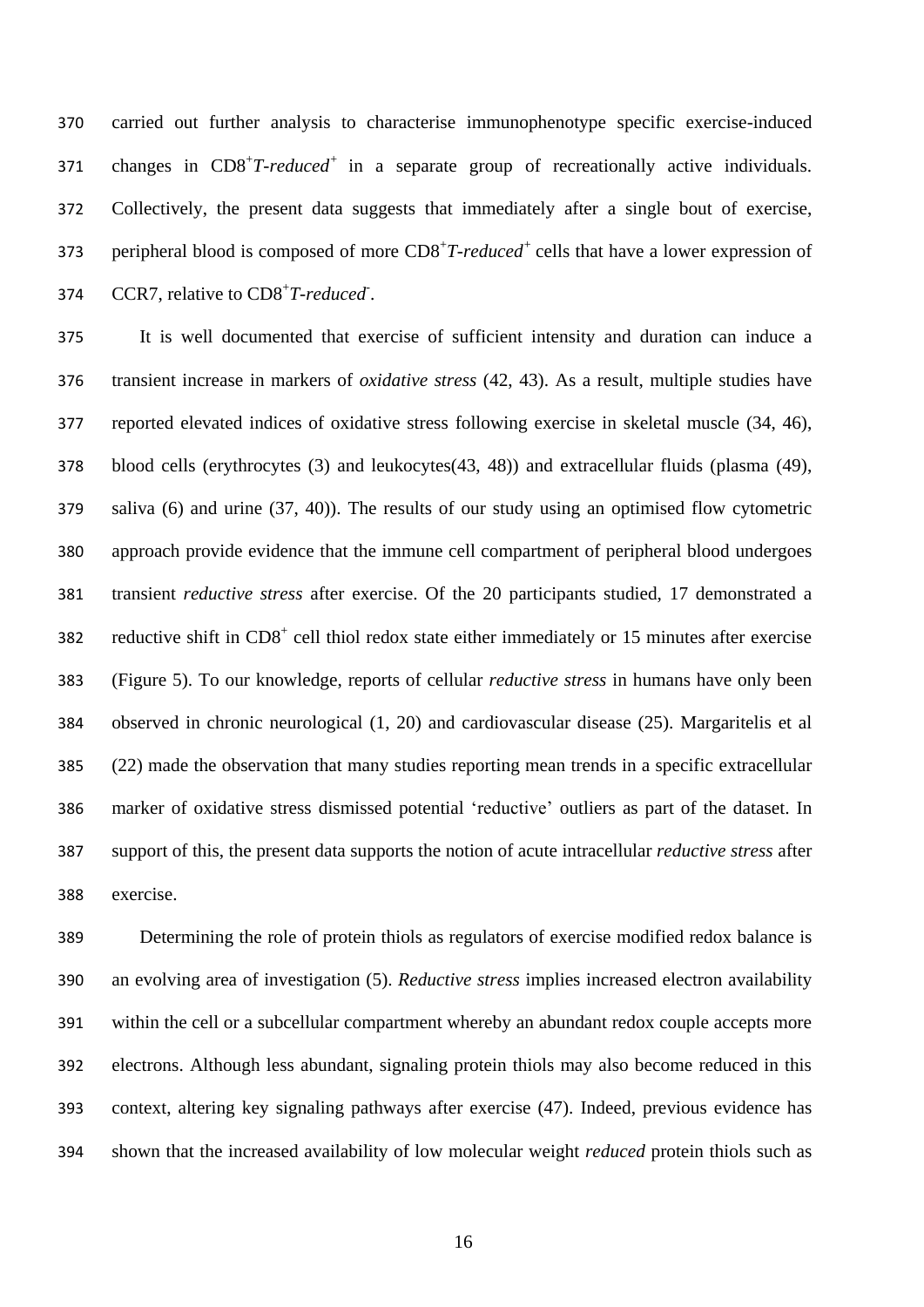Glutathione (GSH) within T-cells facilitates their proliferation and secretion of Interleukin-2 (13). We quantified GSH:GSSG ratio to estimate changes in global thiol redox balance within PBMC lysates in response to exercise. Using Nernst equations based on Schafer et al (36), no 398 changes were observed in PBMC mV after exercise (pre:  $-209 \pm 20$  to post:  $-206 \pm 16$ . Ehc/ 399 mV). We performed further analysis as part of a proof of concept approach to label  $CD8^+$  T- cells with F5M and assess exercise-induced changes in solvent accessible cysteine thiol redox state, using mass spectrometry (see supplementary information). These preliminary data indicate that specific proteins can be identified (e.g. including transcription factors), and alterations in thiol redox state interpreted after exercise. Further analysis is required to 404 identify the redox couples involved in the *reductive* shift in CD8<sup>+</sup> T-cells. It must be emphasized that the results of the current study do not definitively pinpoint whether increased  $CDS^+T\text{-}reduced^+$  cells are a result of cysteine thiol mobilisation or shifts in  $CDS^+$  cell immunophenotype. The former would imply higher intracellular reductive capacity that may result from an altered flux of glucose through the pentose phosphate pathway during exercise (41), thus increasing the cellular pool of NADPH, a cofactor for thiol reducing enzymes such as thioredoxin reductase (15). With regards to the immunophenotype, there is evidence to 411 suggest that late differentiated  $CD8<sup>+</sup>$  T-cells have higher basal thiol concentration than naive 412 CD8<sup>+</sup> T-cells (45). Late differentiated CD8+ T-cells have high effector function and are known to be highly responsive to exercise-induced mobilization (4). This would suggest that 414 an increase in CD8<sup>+</sup>T-reduced<sup>+</sup> cells could relate to an altered composition of CD8+ T-cells, rather than altered redox balance intracellularly. Only extensive immunophenotypic and 416 functional analysis of  $CD8<sup>+</sup>$  cells over a suitable time course would be able to determine the origin of the observed *reductive stress* in the immune cell compartment of peripheral blood. 418 The current data supports previous work showing an elevation in CD8<sup>+</sup> T-cells in

peripheral blood during and in the minutes following exercise (4), with the relative increase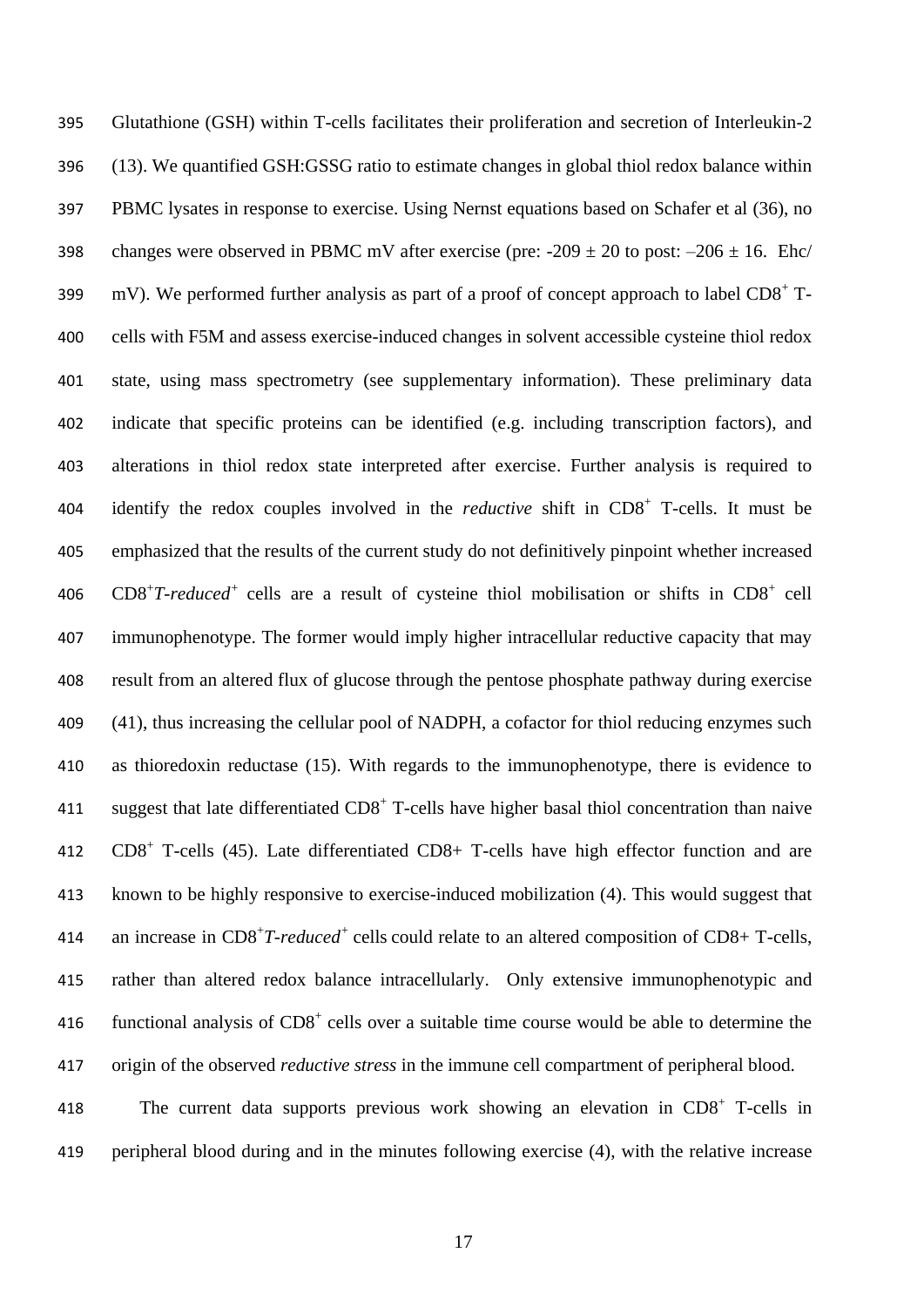420 in CD8<sup>+</sup> cells exaggerated in individuals with lower training status (Figure 2). The CD4:CD8 421 ratio decreased During (70%  $HR_{max}$ ) and Post+0 in RA, but only Post+0 in TR. This indicates 422 that RA participants were more sensitive to  $CD8<sup>+</sup>$  cell mobilization. In conjunction with this 423 data, a novel finding herein was the identification of a population of  $CD8<sup>+</sup>$  T-cells with a high 424 capacity to bind F5M immediately post-exercise (CD8<sup>+</sup>T-reduced<sup>+</sup>, Figure 5B). The 425 concentration of CD8<sup>+</sup>T-reduced<sup>+</sup> cells present Post+0 increased from pre-exercise values in 426 RA, with no change noted in TR individuals (Figure 5C). As a proportion of the CD8+ pool, 427 CD8<sup>+</sup>T-reduced<sup>+</sup> cells increased from 16 to 42% post-exercise in RA, with a 4% decrease 428 noted in TR (data not shown). No differences were noted in CD4<sup>+</sup>T-reduced<sup>+</sup> concentration 429 or proportional composition between groups or in response to exercise (Figure 4C), 430 suggesting that the *reductive* shift observed in CD8<sup>+</sup> thiol redox state may relate to the 431 mobilization patterns of immune cells in response to exercise.

432 To our knowledge, transient differences in intracellular redox state following exercise, 433 based on training status have not been previously reported. However, there is evidence to 434 suggest that physical training can upregulate the expression of endogenous antioxidant 435 enzymes in both skeletal muscle (12, 18) and immune cells (42, 43). We can therefore 436 hypothesize that enhanced antioxidant protection at rest may have therefore provided 437 improved tolerance to exercise-induced ROS in the TR group and reduced the need for these 438 individuals to mobilise CD8<sup>+</sup>T-reduced<sup>+</sup> cells immediately after exercise. It must be noted 439 that there were no statistical differences in total MFI changes in F5M between groups at 440 Post+0, indicating that CD8<sup>+</sup> cells in TR were also transiently *reductive*, however these 441 individuals did not exhibit exercise-induced changes in CD8<sup>+</sup>T-reduced<sup>+</sup> cell concentration. 442 With regards to CD8<sup>+</sup>T-reduced<sup>+</sup> cells, no correlation was noted between the concentration of 443 CD8<sup>+</sup>T-reduced<sup>+</sup> and CD8<sup>+</sup> cells present in the circulation at Post+0 in RA (*data not shown*), 444 suggesting no direct relationship between  $CD8<sup>+</sup>$  mobilization and thiol redox state; however,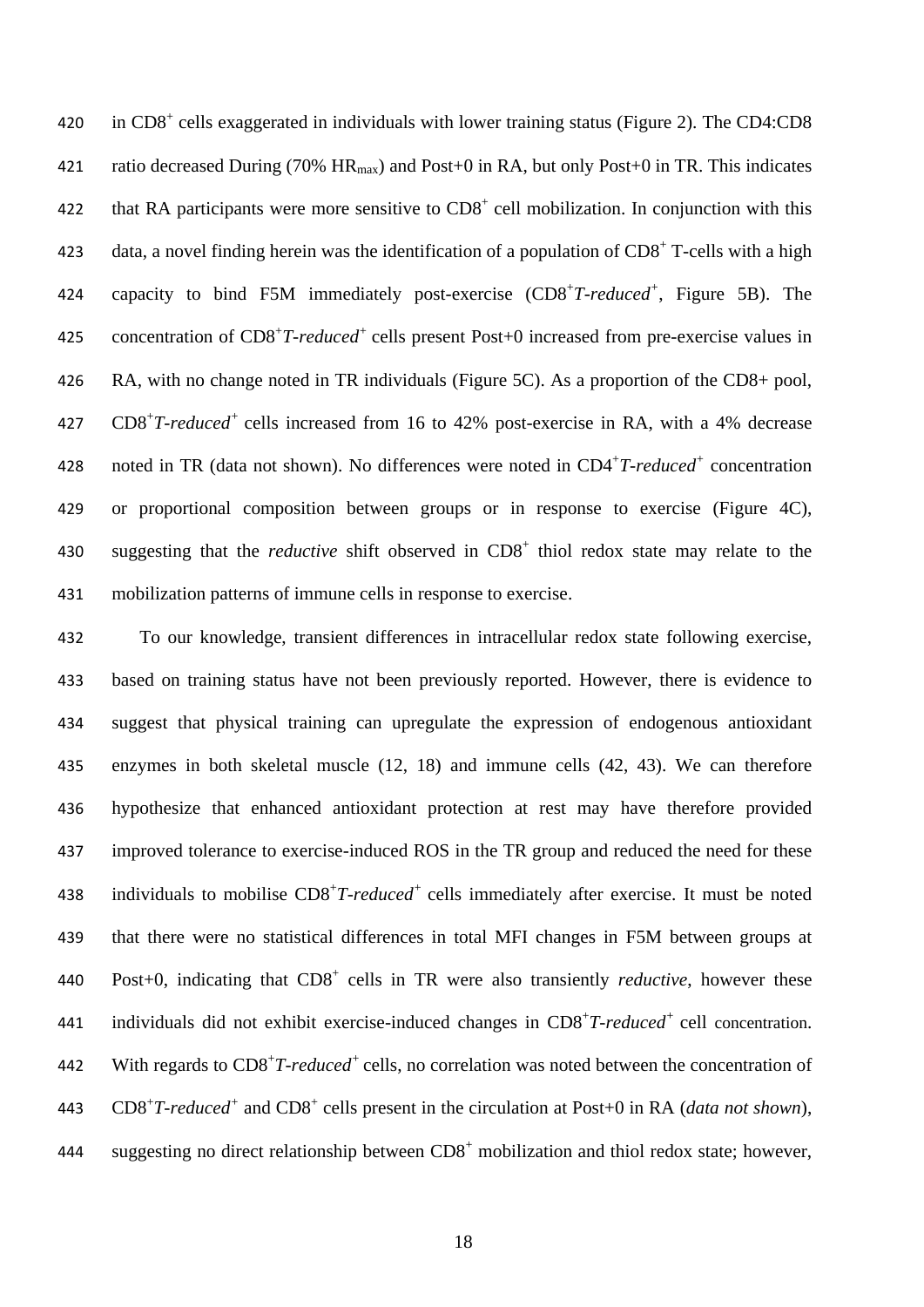445 as mentioned above, this may be due to the precise immunophenotype of the  $CD8<sup>+</sup>$  cells not being fully characterized. Nevertheless, our findings strengthen the growing body of evidence that suggests that *reduced* protein thiols may play an important role in the mobilization of specific subsets of immune cells after exercise, with training status of the individual being a factor worthy of further investigation.

 Based on the above findings*,* an additional six recreationally active participants were 451 recruited in order to characterize the immunophenotype of CD8<sup>+</sup>T-reduced<sup>+</sup> cells in response to the same exercise protocol. We coupled F5M and antibody staining to compare alterations in thiol redox state with changes in cell markers of T-cell: activation (CD28), suppression (PD-1) and lymphoid homing (CCR7) before and immediately after exercise (Figure 6: B-D). CCR7 expression facilitates the migration of T-cells to secondary lymphoid organs i.e. lymph nodes, where interaction with other immune cells takes place. This process plays a central role in immune cell activation and clonal proliferation of antigen specific T-cells (9). A 458 significant decrease in CCR7 expression was noted in CD8<sup>+</sup>T-reduced cells after exercise 459 only (Figure 6C). Interestingly, CD8<sup>+</sup>T-reduced<sup>+</sup> cells expressed lower levels of CCR7 than 460 CD8<sup>+</sup>T-reduced<sup>-</sup> cells post exercise. CCR7 is a lymphoid homing receptor expressed on naïve T-cells located in the primary lymphoid organs (i.e. thymus and bone marrow). Lower expression of CCR7 is known to mediate trafficking of effector T-cells towards secondary 463 lymphoid organs (32). Therefore, given that CD8<sup>+</sup>T-reduced<sup>+</sup> have less lymphoid homing capacity, but may be mobilised to a greater extent during exercise, these findings propose a role for redox-mediated driven immune cell mobilization and possibly, extravasation. No changes in CD28 expression were noted, suggesting that acute cellular *reduction* has little impact on co-stimulatory marker expression (Figure 6D). A trend for lower expression levels of the immunosuppressive cell-surface receptor, PD-1 was observed in CD8<sup>+</sup> *T-reduced<sup>+</sup>* 469 compared to CD8<sup>+</sup>T-reduced cells (p=0.068, Figure 6B). PD-1 is a cell surface receptor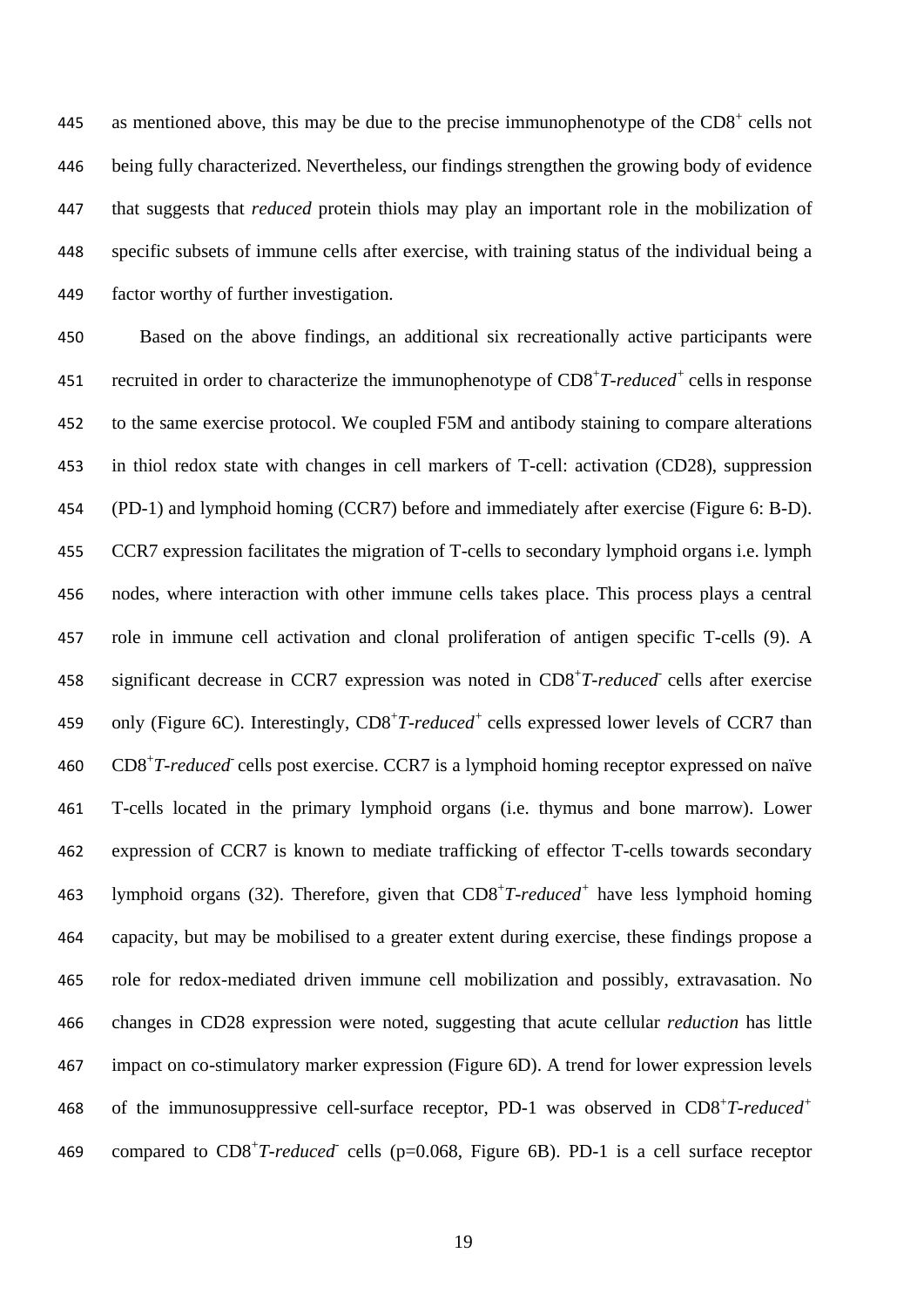expressed on activated T-cells that downregulates antigen-mediated T-cell activation. Interestingly, elevated PD-1 expression has been observed in many cancers (17, 21, 27), with subsequent T-cell exhaustion promoting poor anti-tumor responses.

 We have validated a flow cytometry method *in vitro* (Figure 1), indicating that a standard physiological dose of enzyme-mediated H2O<sup>2</sup> can elicit *oxidative* and *reductive* stress in Jurkat cells. This method has high utility for determining the behavior patterns of specific immune cell populations in response to exercise in humans. Further research is needed to expand on our findings regarding CCR7 and PD-1; to more accurately characterise the relationship between T-cell function, thiol redox state and the physiological relevance to exercise and immune function. Given that thiol labeling is achieved prior to cell lysis, advanced proteomic analysis can be used to determine modifications to solvent accessible thiol proteins that may alter cellular function (see supplementary information).

 We must acknowledge some potential limitations to the present study. The application of F5M in highly diverse biological samples such as human PBMCS is subject to some subtle differences in membrane permeability, cross-reactivity with other nucleophiles (e.g. with primary and secondary amines) and probe hydrolysis, the latter two of which are pH 486 dependent (pH $>7.5$ ). Decreases in lymphocyte pH (7.4) following a  $\dot{V}O_{2\text{max}}$  test would likely be minimal (10, 26), however, whereby our method is applied to more prolonged exercise models, subtle changes in pH should be accounted for. In line with this comment, it must also be noted that our results only reflect immune thiol redox state changes in response to a  $\dot{V}O_{2\text{max}}$  test, and not bouts of exercise that are more prolonged and sustained at moderate or high intensity. Future work is needed to clarify our current findings in response to more conventional types of exercise.

## **Conclusion**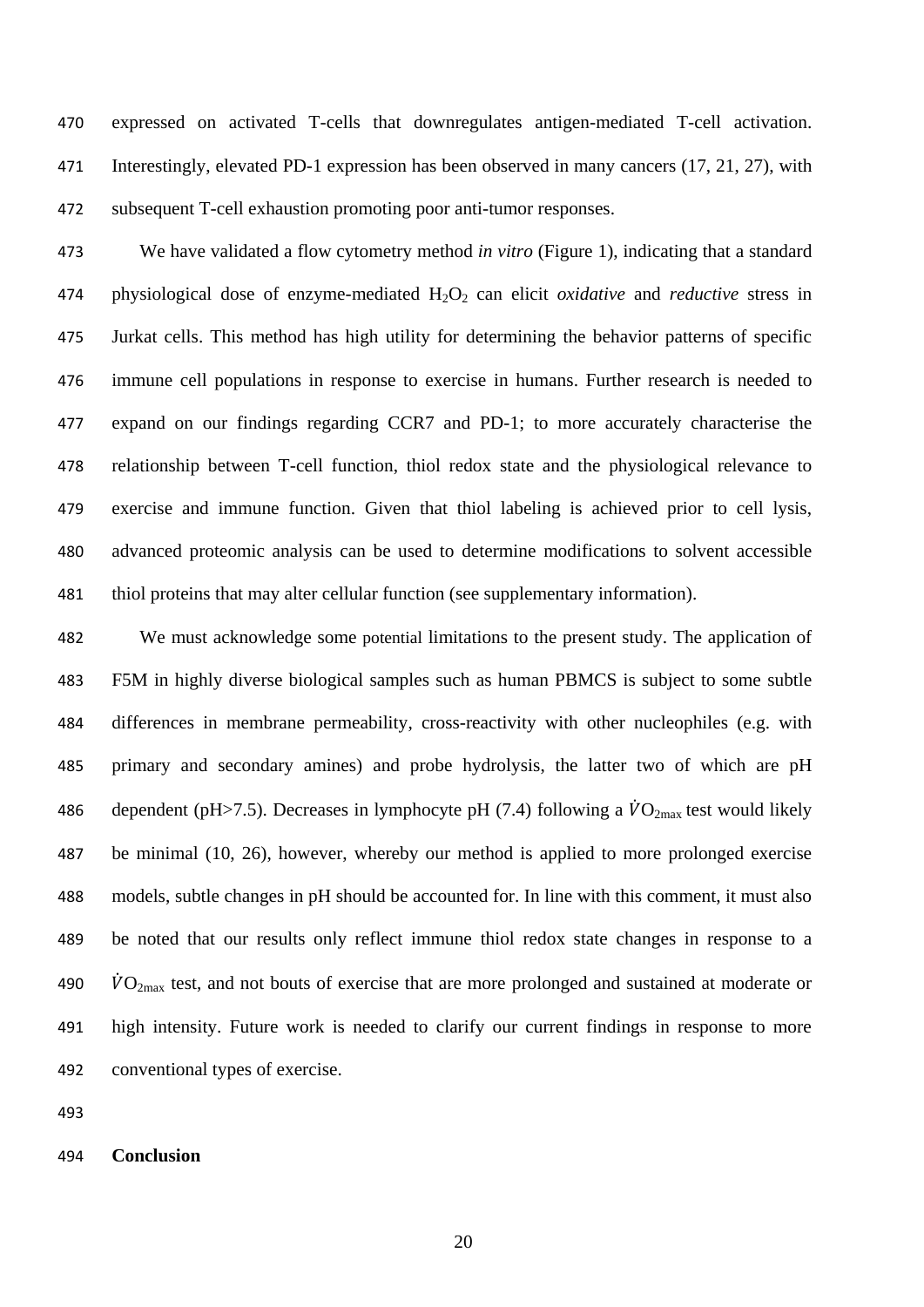The present study provides evidence that the peripheral blood lymphocyte pool becomes transiently more *reductive* in response to acute exhaustive exercise in healthy males. 497 Using the fluorescent probe, F5M we have identified a specific population of  $CD8<sup>+</sup>$  T-cells 498 (CD8<sup>+</sup>T-reduced<sup>+</sup>) that drives this reductive shift, with training status appearing to be a key variable differentiating individuals. We provide evidence to suggest that CD8<sup>+</sup>T-reduced<sup>+</sup> may target secondary lymphoid organs post exercise and recommend that further research is undertaken to validate these observations, and characterise the significance of *oxidative* and *reductive* shifts in immune cell redox state post exercise.

## **Acknowledgements**

 AJW, SJC, AH and DMP were involved in the conception and design of the experiments. AJW, AH, KH and RGM carried out all data acquisition. Data analysis and interpretation was carried out by AJW, SJC, AH and DMP. Drafting of the article for important intellectual content was undertaken by AJW and all authors undertook revision and final approval of the manuscript. AJW, SJC, AH, SA, DMP and AAB provided biological insight. SJC provided project direction. We would like to acknowledge Jordan Vautrinot, Dr Tom Cullen, Owain Rowat, Ben Taisler, Alice Burgin, Matthew Davies and Matthew Holland at the University of Worcester for their assistance with data collection. We thank the University of Worcester for supporting this research.

# **Conflict of Interest**

None of the authors declare a conflict of interest.

**Funding**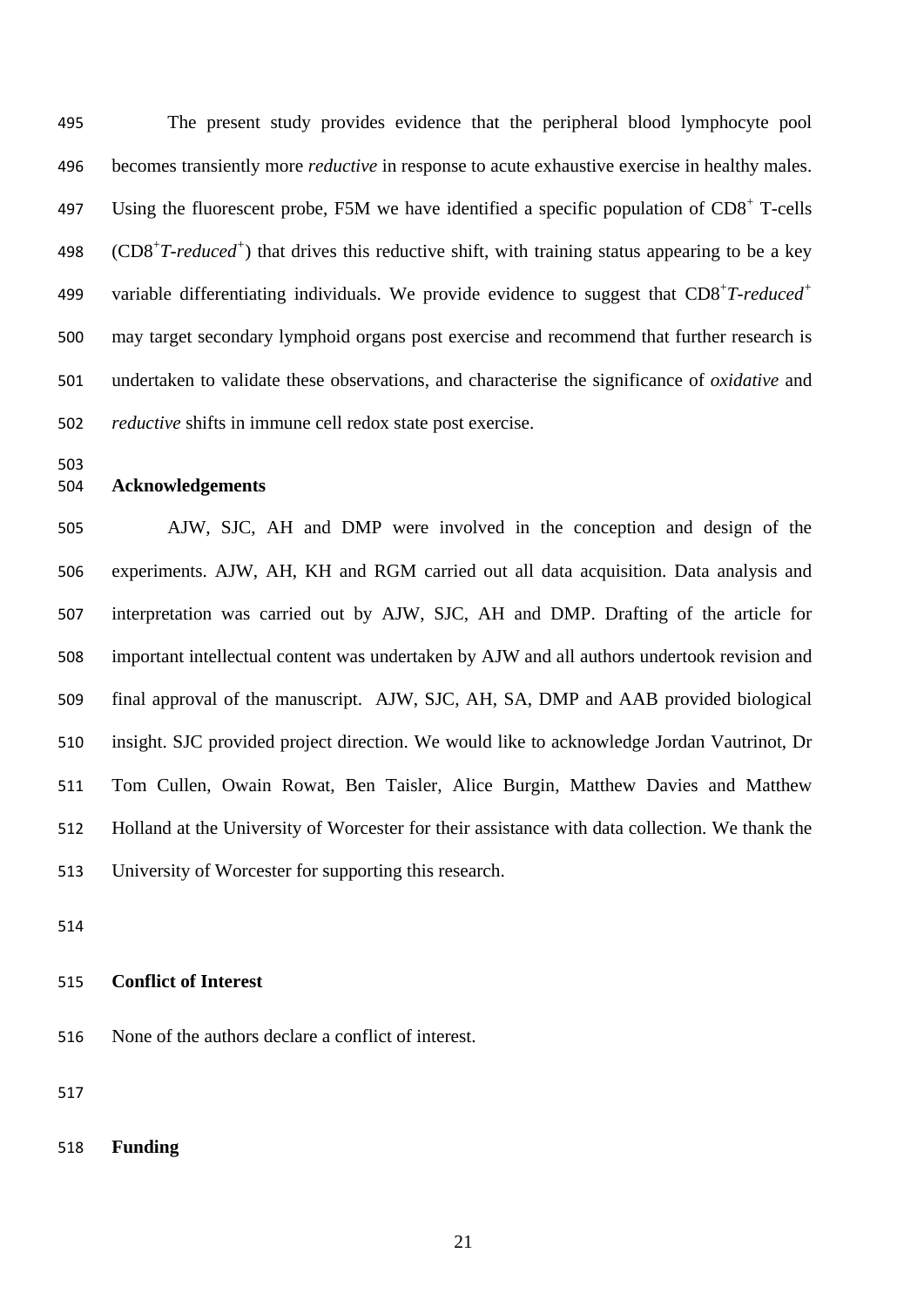University of Worcester UK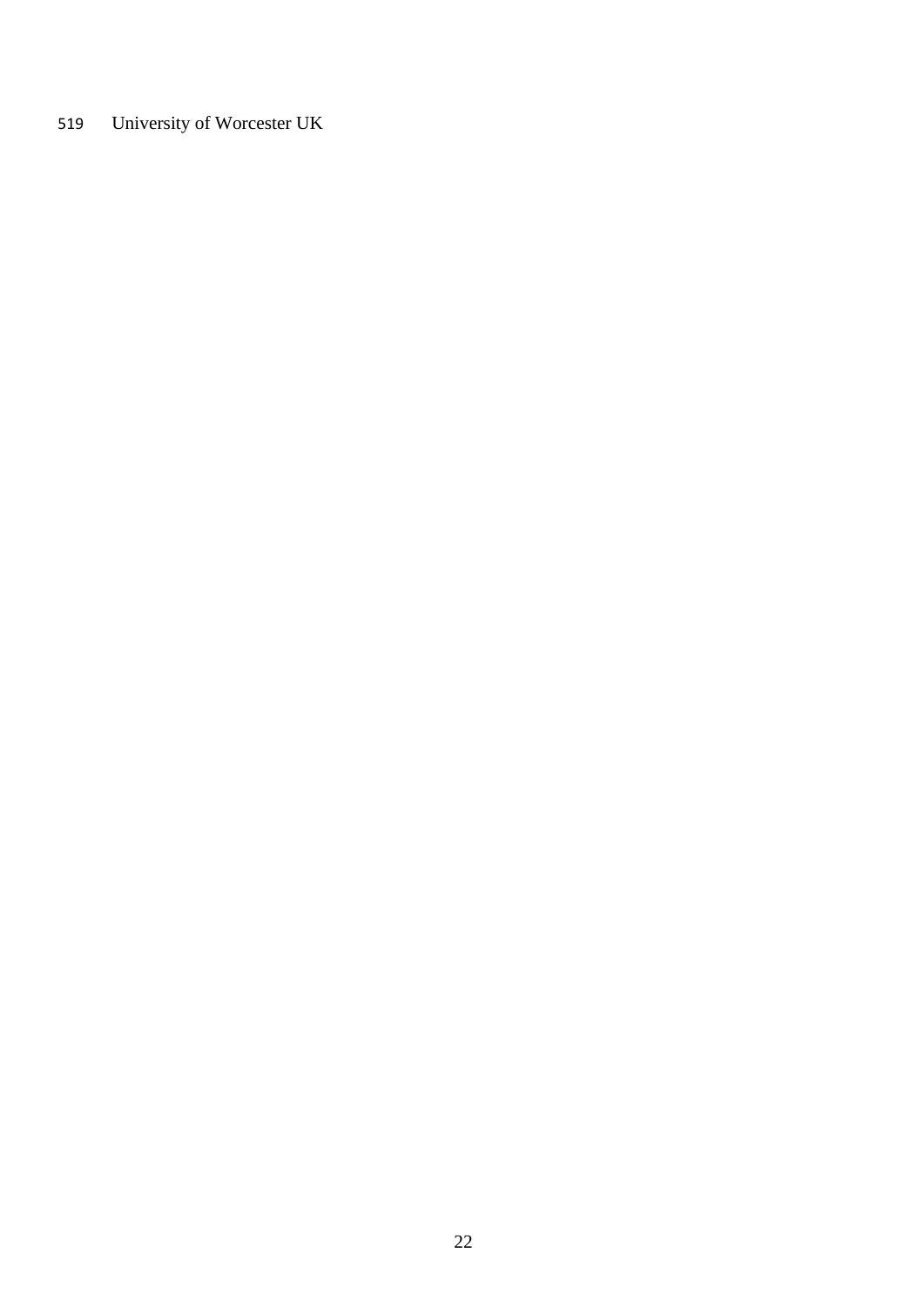# 520 **Tables**

521 *Table 1:* **Exercise physiology data** *(n=20)*: test duration, relative peak power output (Watt/ 522 kg), peak heart rate (bpm) and relative maximal oxygen consumption achieved during the 523 exercise test. All values are means (standard deviation).

|                                                                          | Trained $(n=9)$               | Recreationally<br>Active $(n=11)$ |
|--------------------------------------------------------------------------|-------------------------------|-----------------------------------|
| <b>Test Duration</b><br>(min:sec)                                        | 27:31 (07:03)                 | 22:44 (06:04)                     |
| <b>Timing of During</b><br><b>Exercise Sample</b><br>(min:sec)           | 14:03 (03:35)                 | 12:27(04:06)                      |
| <b>Relative Watt Max</b><br>$(Watt \cdot kg^{-1})$                       | 4.24 $(0.48)$ <sup>\$\$</sup> | 3.45(0.53)                        |
| <b>Peak Heart Rate</b><br>$(beats·min-1)$                                | 185.89 (11.76)                | 189.36 (5.85)                     |
| <b>Relative VO<sub>2</sub>max</b><br>$(ml \cdot kg^{-1} \cdot min^{-1})$ | 56.93 $(6.09)^{8}$            | 45.10 (6.44)                      |

524

525 *Table 1 Legend*: <sup>\$</sup> indicates a significant difference between trained and recreationally active 526 groups (Group effect):  $\frac{1}{2}$  p<0.05;  $\frac{1}{2}$  p<0.001.

527

528 *Table 2:* **Participant demographics and physiological data from participants taking part**  529 **in the immunophenotyping analysis arm of the study (n=6):** Values are means (standard 530 deviation).

|                                                    | n=6           |
|----------------------------------------------------|---------------|
| <b>Test Duration</b><br>(min:sec)                  | 18:07 (03:02) |
| <b>Relative Watt Max</b><br>$(Watt \cdot kg^{-1})$ | 2.98(0.60)    |
| Peak Heart Rate<br>(beats $\text{min}^{-1}$        | 180.5 (9.67)  |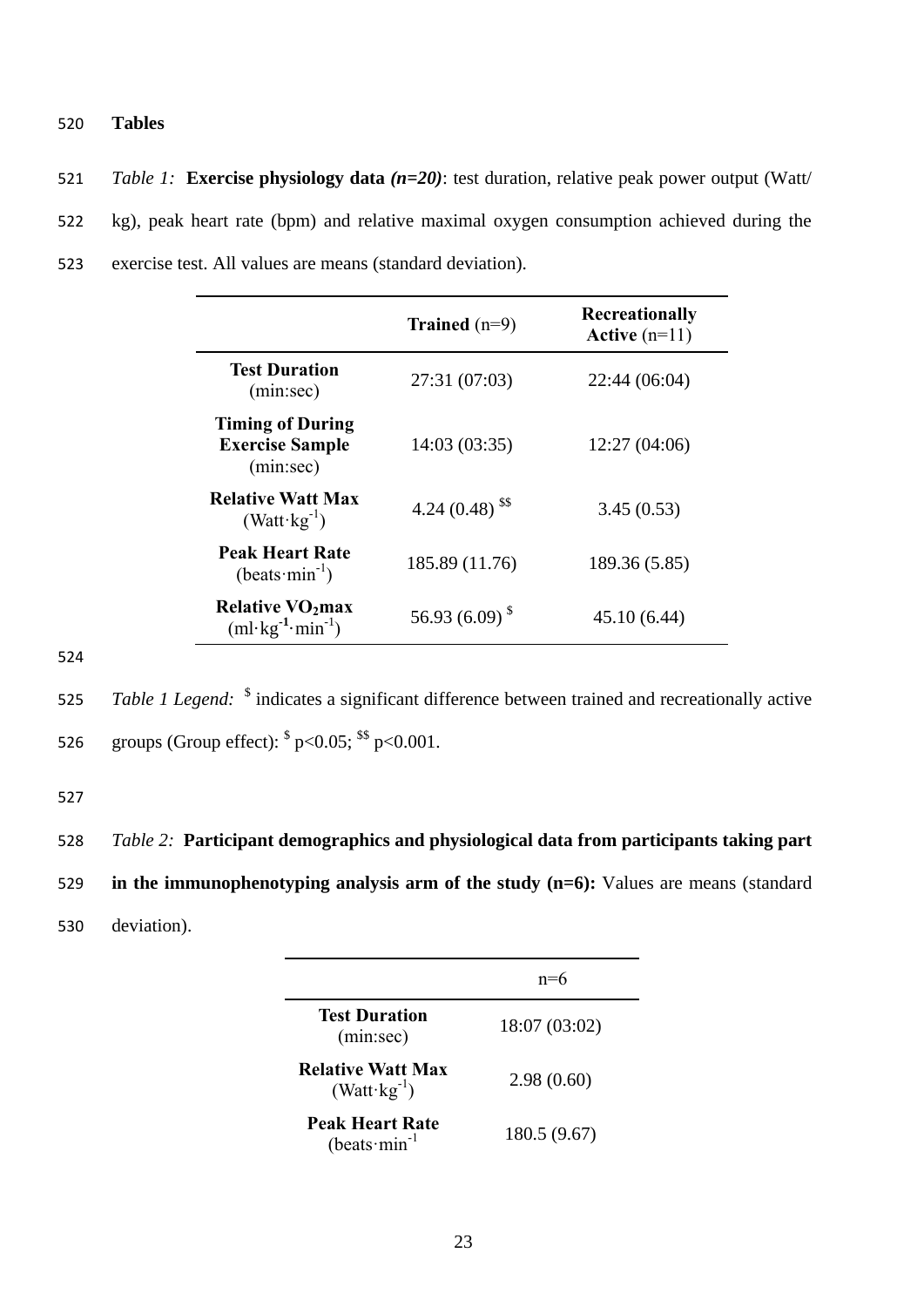| Relative $VO_{2max}$<br>$(ml \cdot kg^{-1} \cdot min^{-1})$ | 41.33(7.63) |
|-------------------------------------------------------------|-------------|
|-------------------------------------------------------------|-------------|

 *Fig 1:* **Optimisation of the F5M flow cytometric assay using Jurkat cells (***n=3***). (A)** Representative flow cytometric plot illustrating Jurkat cells labelled with F5M following 535 glucose oxidase treatment. T0 = start, T1 = 1 hour incubation with glucose oxidase and T4 = 4 hours incubation with glucose oxidase. Intracellular thiol redox status was measured by F5M binding and a change in FL1-H (λ488nm; λ525/30nm) intensity. A cell sample unstained with F5M is also represented. **(B)** Summarised data illustrating normalised F5M 539 signal  $(T_n/T_0)$ . Indicated is 'reduction' i.e. more free cys-thiol relative to T0 and 'oxidation' i.e. less free cys-thiol relative to T0.

 *Fig 2:* **Changes in T-cell populations in response to acute exercise (***n=20***).** Bars represent CD4:CD8 ratio changes in RA (grey bars) and TR (white bars) Pre, During, Post+0 and Post+15. Values are means ± standard deviation. \* indicates a significant difference relative 545 to Pre: \* p<0.05, \*\*\* p<0.0001.  $^+$  indicates a significant difference relative to During: +++ 546 p<0.0001. <sup>‡</sup> indicates a significant difference relative to Post:  $\frac{4}{7}$  p<0.05.  $\frac{3}{7}$  indicates a significant difference between RA and TR (all Time\*Group effects; pairwise comparisons).

 *Fig 3* **Immunophenotypic assessment of reduced intracellular thiol content in viable T-**550 cell populations  $(n=20)$ . (A) Representative gating strategy for  $CD8^+$  cells. Lymphocytes were gated (left panel) on forward light scatter (FSC) *vs.* side light scatter (SSC) and then 552 stained for  $CD3+ (PE)$  and  $CD8<sup>+</sup>$  (APC, right panel). **(B)** Intracellular reduced thiols were measured by a gain of F5M binding and increase in FL1-H (λ488nm; λ525/30nm) intensity. Unstained and an experimental control (NEM) were used to confirm thiol binding specificity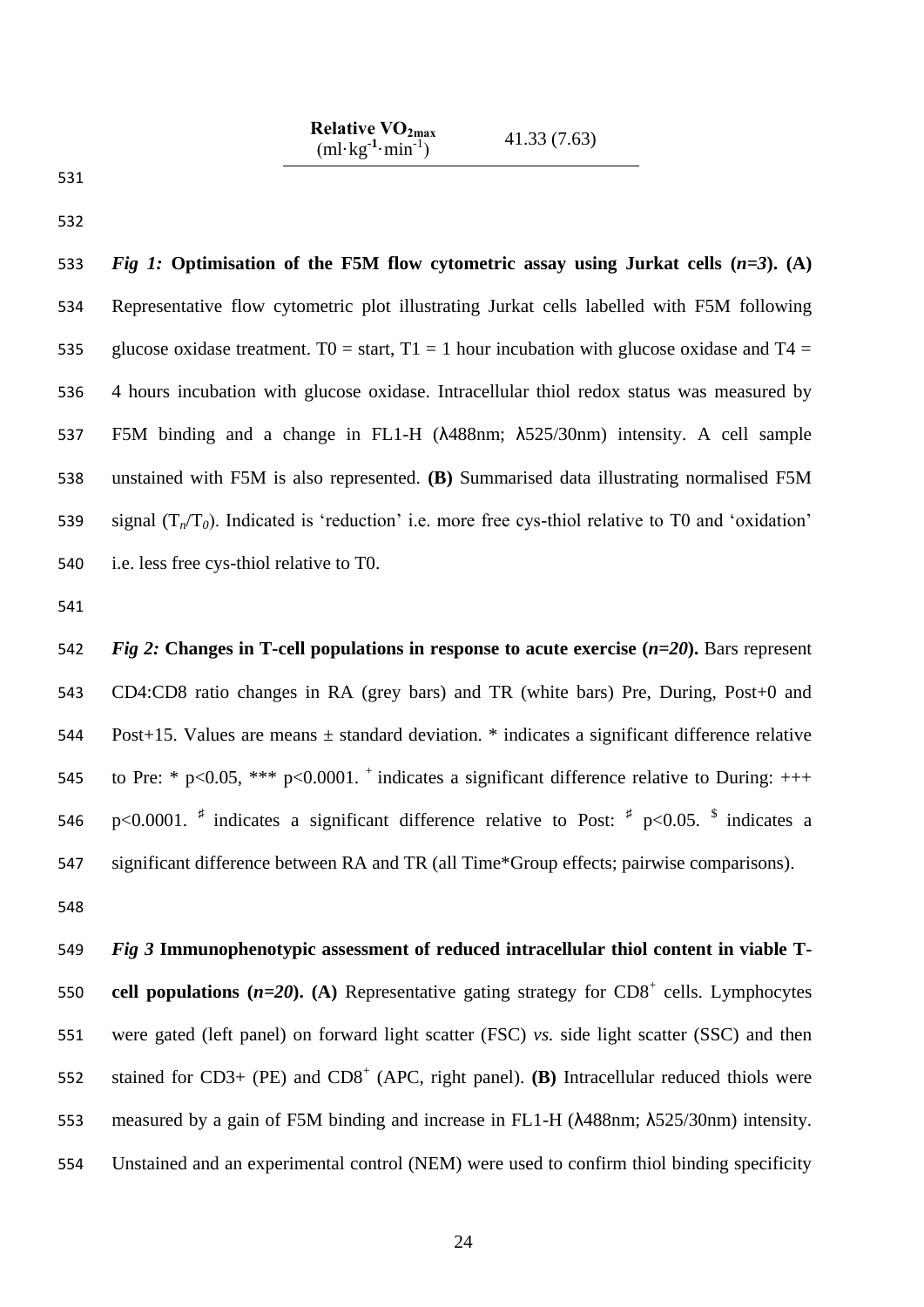555 **(C)** A representative PBMC confocal image illustrating intracellular F5M signal (left image) 556 and surface staining for T-cells with anti-human CD3-APC (right image).

557

*Fig 4:* **Flow cytometric analysis of intracellular thiol redox status in CD4<sup>+</sup>** 558 **cells in** 559 **response to acute exercise (***n=20***). (A)** Bars represent normalised MFI on FL1-H (λ488nm;  $\lambda$ 525/30nm) in gated CD4<sup>+</sup> cells for RA (grey bars) and TR (white bars) participants. Data are 561 normalised relative to pre-exercise fluorescence **(B)** Panel shows a representative overlaid 562 FL1 histogram of CD4<sup>+</sup> cells Pre (grey fill) and Post+0 (white fill) treated with 0.1 μM F5M. 563 *CD4<sup>+</sup>T-Reduced<sup>+</sup>* was identified based on a highly reduced population of cells on the far right of the histogram **(C)** Bars represent changes in the concentration of *CD4<sup>+</sup> T-Reduced<sup>+</sup>* 564 565 cells per µL in RA (grey bars) and TR (white bars) participants in response to acute exercise. 566 All values are means  $\pm$  standard error.

567

*Fig 5:* **Flow cytometric analysis of intracellular thiol redox status in CD8<sup>+</sup>** 568 **cells in** 569 **response to acute exercise (***n=20***). (A)** Bars represent normalised MFI on FL1-H (λ488nm; 570  $\lambda$ 525/30nm) in gated CD8<sup>+</sup> cells for RA (grey bars) and TR (white bars) participants. Data 571 are normalised relative to pre-exercise fluorescence **(B)** Panel shows a representative overlaid 572 FL1 histogram of  $CD8^+$  cells Pre (grey fill) and Post+0 (white fill) treated with 0.1 μM F5M. 573 *CD8<sup>+</sup>T-Reduced<sup>+</sup>* was identified based on a highly reduced population of cells on the far right of the histogram **(C)** Bars represent changes in the concentration of *CD8<sup>+</sup> T-Reduced<sup>+</sup>* 574 575 cells per µL in RA (grey bars) and TR (white bars) participants in response to acute exercise. 576 All values are means  $\pm$  standard error. \* indicates a significant difference relative to Pre: \*\* 577 p<0.001. <sup>+</sup> indicates a significant difference relative to During:  $++$  p<0.001 (all Time\*Group 578 effect; pairwise comparisons).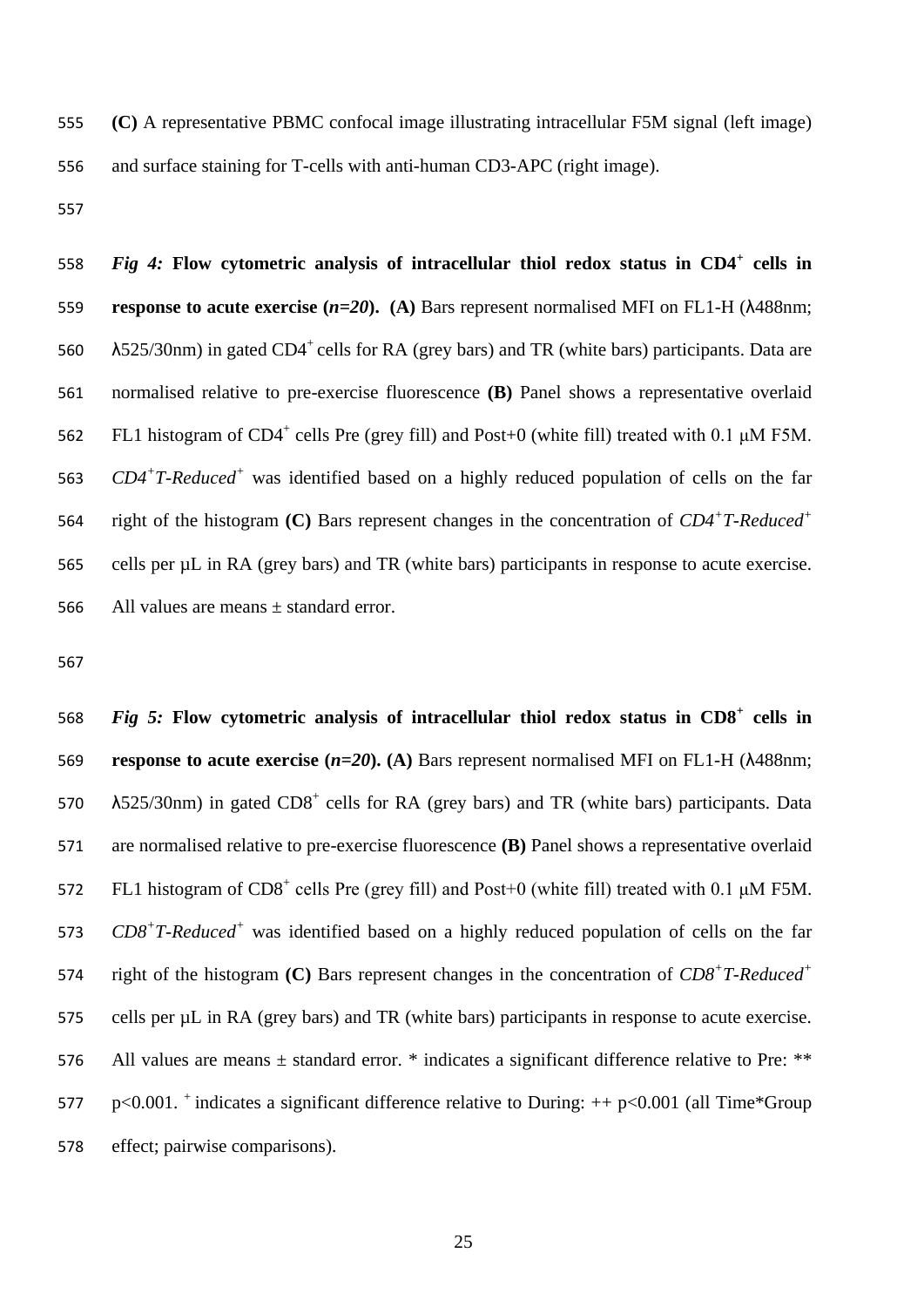| 580  | Fig 6: Immunophenotypic analysis of $CD8+T$ -Reduced <sup>+</sup> activation, suppression and           |
|------|---------------------------------------------------------------------------------------------------------|
| 581  | lymphoid homing following exhaustive exercise $(n=6)$ . (A) Chart illustrates changes in                |
| 582  | MFI for F5M in response to exercise (B-D) Bars represent MFI for PD-1 (B), CCR7 (C) and                 |
| 583  | CD28 in $CD8^+T$ -Reduced <sup>+</sup> (white bars) and $CD8^+T$ -Reduced (black bars) before and after |
| 584  | exercise. Values are means $\pm$ standard deviation. $*$ indicates a significant difference relative    |
| 585  | to Pre (Time*Group effect; pairwise comparison): * $p<0.05$ . # indicates a significant                 |
| 586  | difference between $CD8^+T$ -Reduced <sup>+</sup> and $CD8^+T$ -Reduced (Time*Group effect; pairwise    |
| 587  | comparison): $p^*$ p<0.05.                                                                              |
| roo. |                                                                                                         |

## **References**

- 1. **Badía M.**, **Giraldo E**, **Dasí F**, **Alonso D**, **Lainez JM**, **Lloret A**, **Viña J**. Reductive stress in young healthy individuals at risk of Alzheimer disease. *Free Radic Biol Med* 63: 274–279, 13AD.
- 2. **Bergman BC**, **Brooks GA**, **Bryan C**, **Respira- GAB**. Respiratory gas-exchange ratios during graded exercise in fed and fasted trained and untrained men. .
- 3. **Brinkmann C**, **Blossfeld J**, **Pesch M**, **Krone B**, **Wiesiollek K**, **Capin D**, **Montiel G**, **Hellmich M**, **Bloch W**, **Brixius K**. Lipid-peroxidation and peroxiredoxin- overoxidation in the erythrocytes of non-insulin-dependent type 2 diabetic men during acute exercise. *Eur J Appl Physiol* 112: 2277–87, 2012.
- 4. **Campbell JP**, **Riddell NE**, **Burns VE**, **Turner M**, **van Zanten JJCSV**, **Drayson MT**, **Bosch J a**. Acute exercise mobilises CD8+ T lymphocytes exhibiting an effector-memory phenotype. *Brain Behav Immun* 23: 767–75, 2009.
- 5. **Cobley JN**, **Close GL**, **Bailey DM**, **Davison GW**. Exercise redox biochemistry: Conceptual, methodological and technical recommendations. *Redox Biol* 12: 540–548, 2017.
- 6. **Deminice R**, **Sicchiere T**, **Payao PO**, **Jordao A.** Blood and salivary oxidative stress biomarker following an acute session of resistance exercise in humans. *Int J Sport Med* 31: 599–603, 2010.
- 7. **Epps DE**, **Taylor BM**. A Competitive Fluorescence Assay to Measure the Reactivity of Compounds. *Anal Biochem* 295: 101–106, 2001.
- 8. **Ferrer MD**, **Tauler P**, **Sureda A**, **Tur JA**, **Pons A**. Antioxidant regulatory mechanisms in neutrophils and lymphocytes after intense exercise. *J Sports Sci* 27: 49–58, 2009.
- 9. **Forster R**, **Davalos-Misslitz AC**, **Rot A**. CCR7 and its ligands: balancing immunity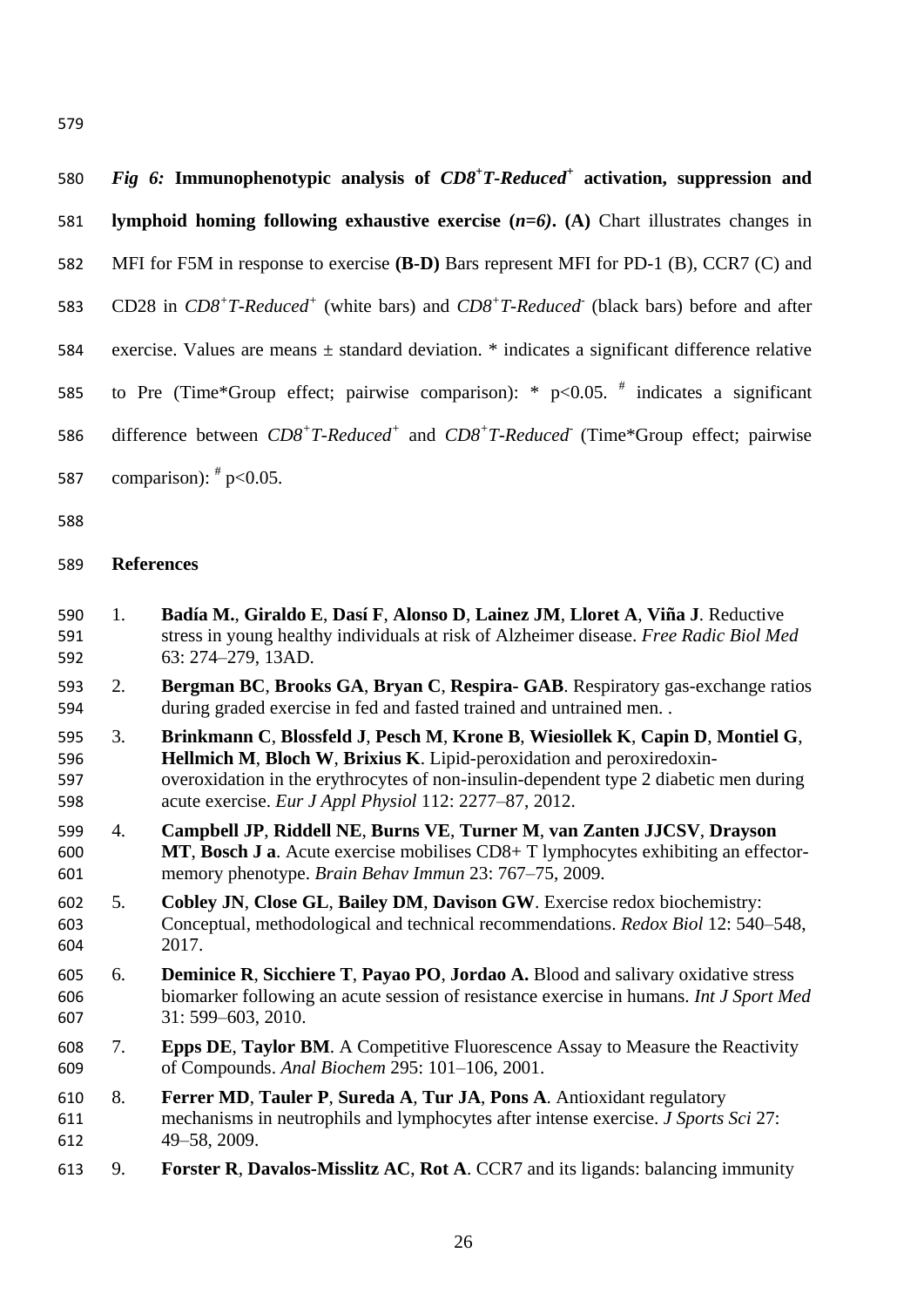- and tolerance. *Nat Rev Immunol* 8: 362–371, 2008.
- 10. **Fry RW**, **Morton AR**, **Crawford GPM**, **Keast D**. Cell numbers and in vitro responses of leucocytes and lymphocyte subpopulations following maximal exercise and interval training sessions of different intensities. *Eur J Appl Physiol Occup Physiol* 64: 218–227, 1992.
- 11. **Gomez-Cabrera MC**, **Domenech E**, **Romagnoli M**, **Arduini A**, **Borras C**, **Pallardo F V.**, **Sastre J**, **Viña J**. Oral administration of vitamin C decreases muscle mitochondrial biogenesis and hampers training-induced adaptations in endurance performance. [Online]. *Am J Clin Nutr* 87: 142–9, 2008. http://www.ncbi.nlm.nih.gov/pubmed/18175748.
- 12. **Gomez-Cabrera MC**, **Domenech E**, **Vina J**. Moderate exercise is an antioxidant: upregulation of antioxidant genes by training. *Free Radic Biol Med* 44: 126–131, 2008.
- 13. **Hadzic T**, **Li L**, **Cheng N**, **Walsh SA**, **Spitz DR**, **Knudson CM**. The Role of Low Molecular Weight Thiols in T Lymphocyte Proliferation and IL-2 Secretion. *J Immunol* 175: 7965–7972, 2005.
- 14. **Hole PS**, **Zabkiewicz J**, **Munje C**, **Newton Z**, **Pearn L**, **White P**, **Marquez N**, **Hills RK**, **Burnett AK**, **Tonks A**, **Darley RL**. Overproduction of NOX-derived ROS in AML promotes proliferation and is associated with defective oxidative stress signaling. *Blood* 122: 3322–30, 2013.
- 15. **Holmgren A**, **Lu J**. Thioredoxin and thioredoxin reductase: current research with special reference to human disease. *Biochem Biophys Res Commun* 396: 120–4, 2010.
- 16. **Howley ET**, **Bassett Jr DR**, **Welch HG**. Criteria for maximal oxygen uptake: a review and commentary. *Med Sci Sport Exerc* 27: 1292–1301, 1995.
- 17. **Ilie M**, **Falk AT**, **Butori C**, **Chamorey E**, **Bonnetaud C**, **Long E**, **Lassalle S**, **Zahaf K**, **Vénissac N**, **Mouroux J**, **Cohen C**, **Brambilla E**, **Marquette CH**, **Hofman V**, **Hofman P**. PD-L1 expression in basaloid squamous cell lung carcinoma: Relationship to PD-1+ and CD8+ tumor-infiltrating T cells and outcome. *Mod Pathol* 29: 1552– 1564, 2016.
- 18. **Ji LL**. Modulation of skeletal muscle antioxidant defense by exercise: Role of redox signaling. *Free Radic Biol Med* 44: 142–52, 2008.
- 19. **Lamb GD**, **Westerblad H**. Acute effects of reactive oxygen and nitrogen species on the contractile function of skeletal muscle. *J Physiol* 589: 2119–2127, 2011.
- 20. **Lloret, A., Fuchsberger, T., Giraldo, E., Vina J**. Reductive Stress: A New Concept in Alzheimer's Disease. *Curr Alzheimer Res* 13: 206–211, 2016.
- 21. **Lu X, Yang L, Yao D, Wu X, Li J, Liu X, Deng L, Huang C, Wang Y, Li D LJ**. Tumor antigen-specific CD8+ T cells are negatively regulated by PD-1 and Tim-3 in human gastric cancer. *Cell Immunol.* .
- 22. **Margaritelis N V.**, **Kyparos A**, **Paschalis V**, **Theodorou AA**, **Panayiotou G**, **Zafeiridis A**, **Dipla K**, **Nikolaidis MG**, **Vrabas IS**. Reductive stress after exercise: The issue of redox individuality. *Redox Biol* 2: 520–528, 2014.
- 23. **McArdle F**, **Pattwell DM**, **Vasilaki A**, **McArdle A**, **Jackson MJ**. Intracellular generation of reactive oxygen species by contracting skeletal muscle cells. *Free Radic Biol Med* 39: 651–7, 2005.
- 24. **Michailidis Y**, **Karagounis, Leonidas G**, **Terzis G**, **Jamurtas, Athanasios Z**,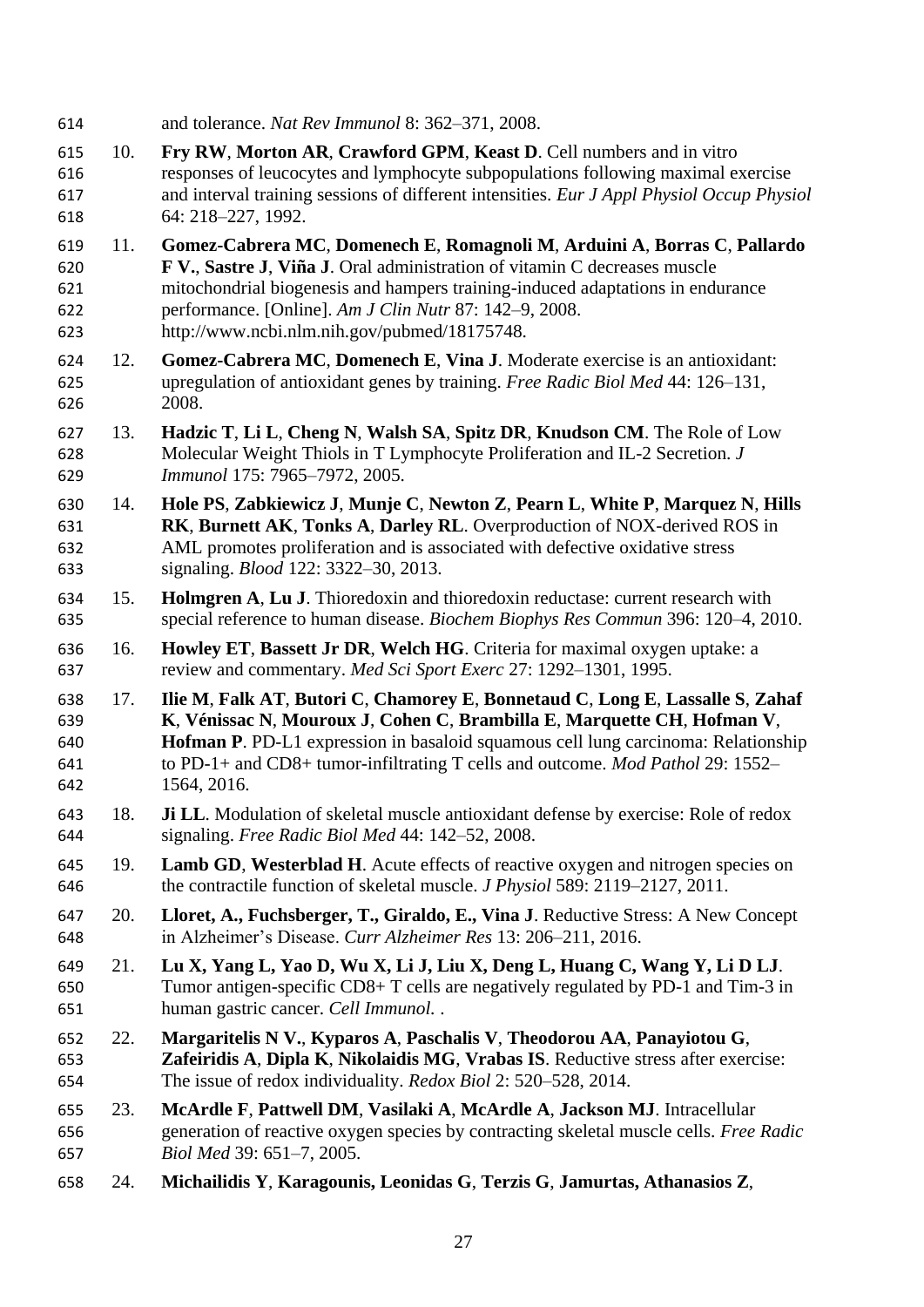**Spengos K**, **Tsoukas D**, **Chatzinikolaou A**, **Mandalidis D**, **Stefanetti RJ**, **Papassotiriou I**, **Athanasopoulos S**, **Hawley JA**, **Russell, Aaron P**, **Fatouros, Ioannis G**. Thiol-based antioxidant supplementation alters human skeletal muscle signaling and attenuates its inflammatory response ... signaling and attenuates its inflammatory response and recovery after. *Am J Clin Nutr* 98: 233–45, 2013. 25. **Narasimhan M**, **Rajasekaran NS**. Reductive Potential - A Savior Turns Stressor in Protein Aggregation Cardiomyopathy. *Biochim Biophys Acta* 1852: 53–60, 2015. 26. **Nielsen HB**, **Madsen P**, **Svendsen LB**, **Roach R.**, **Secher NH**. The influence of PaO2, pH and SaO2on maximal oxygenuptake. *Acta Physiol Scand* 164: 88–97, 1998. 27. **Novák M**, **Procházka V**, **Turcsányi P**, **Papajík T**. Numbers of CD8+PD-1+ and CD4+PD-1+ Cells in Peripheral Blood of Patients with Chronic Lymphocytic Leukemia Are Independent of Binet Stage and Are Significantly Higher Compared to Healthy Volunteers. *Acta Haematol* 134: 208–14, 2015. 28. **Petersen AC**, **Mckenna MJ**, **Medved I**, **Murphy KT**, **Brown MJ**, **Gatta P Della**. Infusion with the antioxidant N -acetylcysteine attenuates early adaptive responses to exercise in human skeletal muscle. *Acta Ohysiol* 204: 382–392, 2012. 29. **Powers SK**, **Nelson WB**, **Hudson MB**. Exercise-induced oxidative stress in humans: Cause and consequences. *Free Radic Biol Med* 51: 942–950, 2011. 30. **Ristow M**, **Birringer M**, **Kiehntopf M**, **Zarse K**, **Oberbach A**, **Klo N**, **Stumvoll M**, **Kahn CR**, **Blu M**. Antioxidants prevent health-promoting effects. *PNAS* 106: 8865– 8670, 2009. 31. **Sakelliou A**, **Fatouros IG**, **Athanailidis I**, **Tsoukas D**, **Chatzinikolaou A**, **Draganidis D**, **Jamurtas AZ**, **Liacos C**, **Papassotiriou I**, **Mandalidis D**, **Stamatelopoulos K**, **Dimopoulos MA**, **Mitrakou A**. Evidence of a Redox-Dependent Regulation of Immune Responses to Exercise-Induced Inflammation. *Oxidative Med.* . 32. **Sallusto F**, **Lenig D**, **Forster R**, **Lipp M**, **Lanzavecchia A**. Two subsets of memory T lymphocytes with distinct homing potentials and effector functions. *Nature* 401: 708– 712, 1999. 33. **Salmeen A**, **Andersen JN**, **Myers MP**, **Meng T-C**, **Hinks JA**, **Tonks NK**, **Barford D**. Redox regulation of protein tyrosine phosphatase 1B involves a sulphenyl-amide intermediate. *Nature* 423: 769–773, 2003. 34. **Samjoo IA**, **Safdar A**, **Hamadeh MJ**, **Raha S**, **Tarnopolsky MA**. The effect of endurance exercise on both skeletal muscle and systemic oxidative stress in previously sedentary obese men. *Nutr Diabetes* 3: e88, 2013. 35. **Sang J**, **Yang K**, **Sun Y**, **Han Y**, **Cang H**, **Chen Y**, **Shi G**, **Wang K**, **Zhou J**, **Wang X**, **Yi J**. SUMO2 and SUMO3 transcription is differentially regulated by oxidative stress in an Sp1-dependent manner. *Biochem J* 498: 489–498, 2011. 36. **Schafer FQ**, **Buettner GR**. Redox environment of the cell as viewed through the redox state of the glutathione disulfide/glutathione couple. [Online]. *Free Radic Biol Med* 30: 1191–212, 2001. http://www.ncbi.nlm.nih.gov/pubmed/11368918 [27 Jul. 2014]. 37. **Shing CM**, **Peake JM**, **Ahern SM**, **Strobel NA**, **Wilson G**, **Jenkins DG**, **Coombes JS**. The effect of consecutive days of exercise on markers of oxidative stress. *Appl Physiol Nutr Metab* 32, 2007. 38. **Sjoback R**, **Nygren J**, **Kubusta M**. Absorption and fluorescence properties of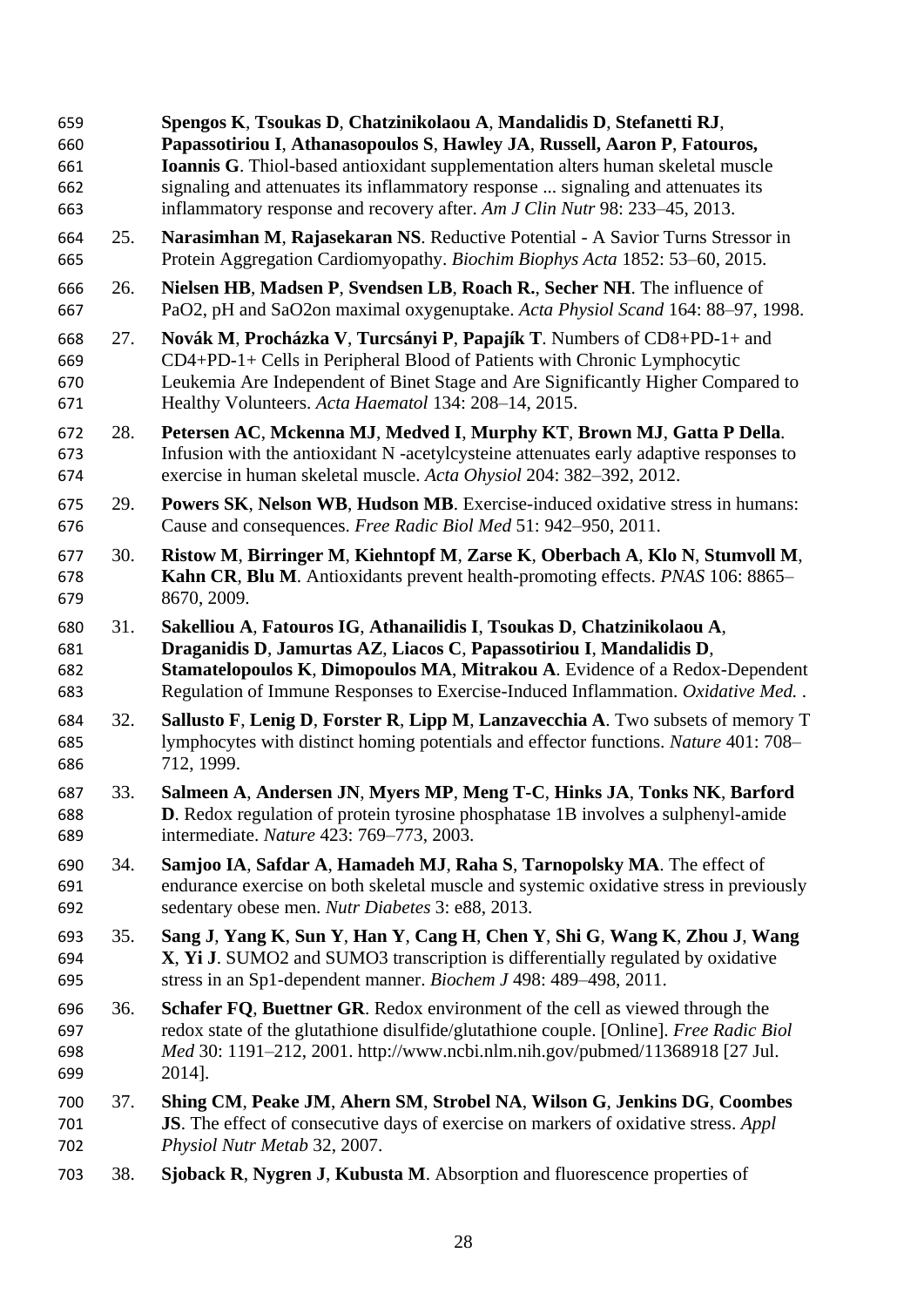fluorescein. *Spectrochim Acta* 51: L7–L21, 1995. 39. **Sobotta MC**, **Liou W**, **Stöcker S**, **Talwar D**, **Oehler M**, **Ruppert T**, **Scharf AND**, **Dick TP**. Peroxiredoxin-2 and STAT3 form a redox relay for H2O2 signaling. *Nat Chem Biol* 11: 64–70, 2014. 40. **Souza Jr. TP**, **Oliveira PR**, **Pereira B**. Physical exercise and oxidative stress. Effect of intense physical exercise on the urinary chemiluminescence and plasmatic malondialdehyde. *Rev Bras Med Esporte* 11, 2005. 41. **Steinbacher P**, **Eckl P**. Impact of Oxidative Stress on Exercising Skeletal Muscle. *Biomolecules* 5: 356–377, 2015. 42. **Sureda A**, **Ferrer MD**, **Tauler P**, **Romaguera D**, **Drobnic F**, **Pujol P**, **Tur JA**, **Pons A**. Effects of exercise intensity on lymphocyte H2O2 production and antioxidant defences in soccer players. *Med, Br J Sport* 43: 186–190, 2009. 43. **Tauler P**, **Sureda A**, **Cases N**, **Aguiló A**, **Rodríguez-Marroyo J a**, **Villa G**, **Tur J a**, **Pons A**. Increased lymphocyte antioxidant defences in response to exhaustive exercise do not prevent oxidative damage. *J Nutr Biochem* 17: 665–71, 2006. 44. **Turner JE**, **Bennett SJ**, **Campbell JP**, **Bosch JA**, **Aldred S**, **Griffiths HR**. The antioxidant enzyme peroxiredoxin-2 is depleted in lymphocytes seven days after ultra- endurance exercise. [Online]. *Free Radic Res* 47: 821–8, 2013. http://www.ncbi.nlm.nih.gov/pubmed/23889121 [19 Sep. 2013]. 45. **Turner JE**, **Bosch JA**, **Drayson MT**, **Aldred S**. Assessment of oxidative stress in lymphocytes with exercise. [Online]. *J Appl Physiol* 111: 206–11, 2011. http://www.ncbi.nlm.nih.gov/pubmed/21493722 [4 Feb. 2013]. 46. **Veskoukisa AS**, **Nikolaidisb MG**, **Kyparosa A**, **Kouretas D**. Blood reflects tissue oxidative stress depending on biomarker and tissue studied. *Free Radic Biol Med* 47: 1371–1374, 2009. 47. **Wadley AJ**, **Aldred S**, **Coles SJ**. An unexplored role for Peroxiredoxin in exercise- induced redox signalling ? *Redox Biol* 8: 51–58, 2016. 48. **Wadley AJ**, **Chen YW**, **Bennett SJ**, **Lip GYH**, **Turner JE**, **Fisher JP**, **Aldred S**. Monitoring changes in thioredoxin and over-oxidised peroxiredoxin in response to exercise in humans. *Free Radic Res* 49: 290–298, 2015. 49. **Wadley AJ**, **Chen YW**, **Lip GY.**, **Fisher JP**, **Aldred S**. Low volume-high intensity interval exercise elicits anti-oxidant and anti-inflammatory effects in humans. *J Sports Sci* 27: 1–9, 2015. 50. **Wherry EJ**, **Masopust D**. Adaptive Immunity. *Viral Pathog (3rd Ed* 5: 57–69, 2016. 51. **Winterbourn CC**. Are free radicals involved in thiol-based redox signaling? *Free Radic Biol Med* 80: 164–170, 2015. 52. **Winterbourn CC**, **Hampton MB**. Signaling via a peroxiredoxin sensor. *Nat Publ Gr* 741 11: 5–6, 2014. 53. **Zuo Y**, **Xiang B**, **Yang J**, **Sun X**, **Wang Y**, **Cang H**, **Yi J**. Oxidative modification of caspase-9 facilitates its activation via disulfide-mediated interaction with Apaf-1. *Cell Res* : 449–457, 2009.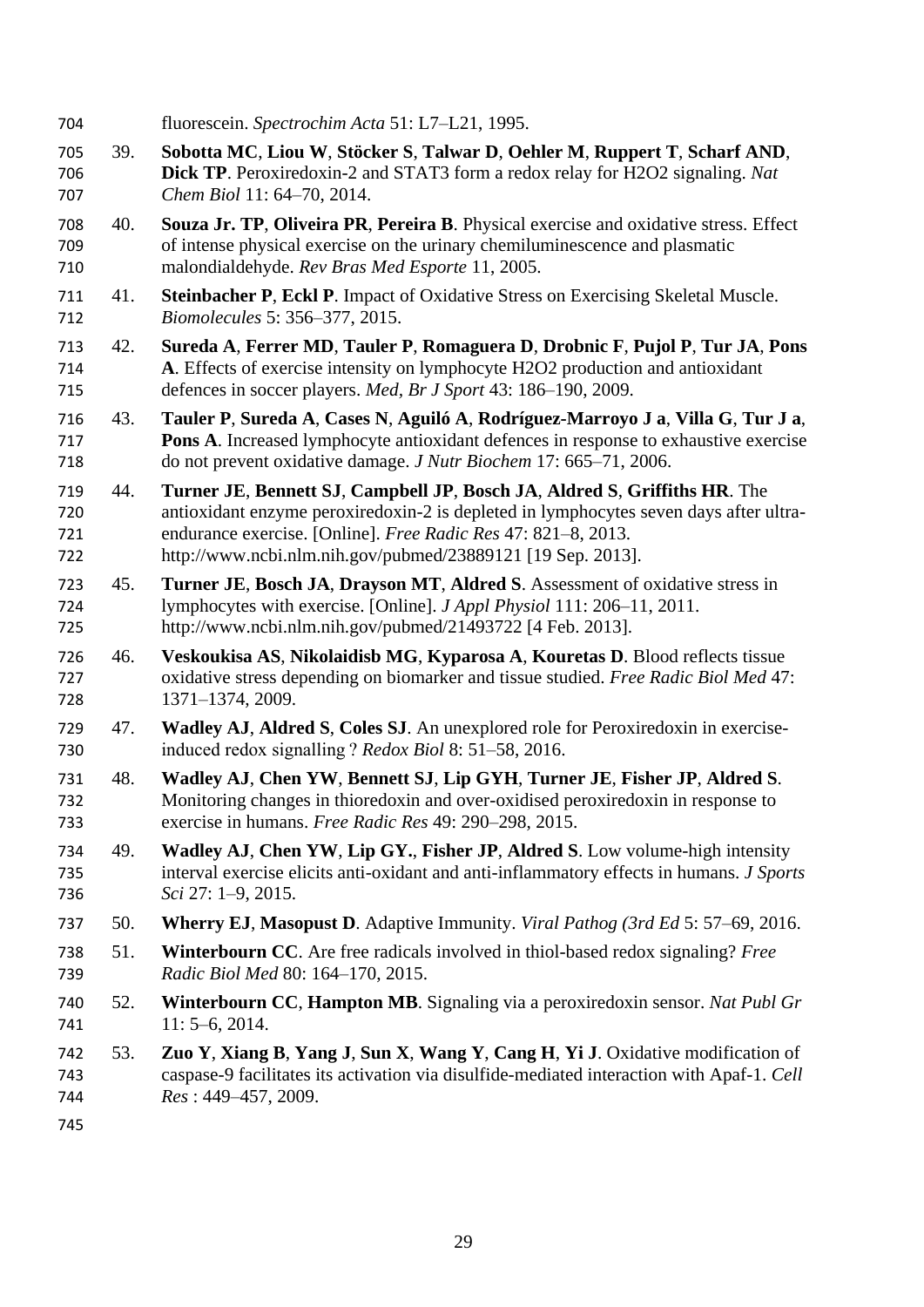Figure 1: Wadley et al, 2017. Reductive shift in thiol redox state following acute exercise

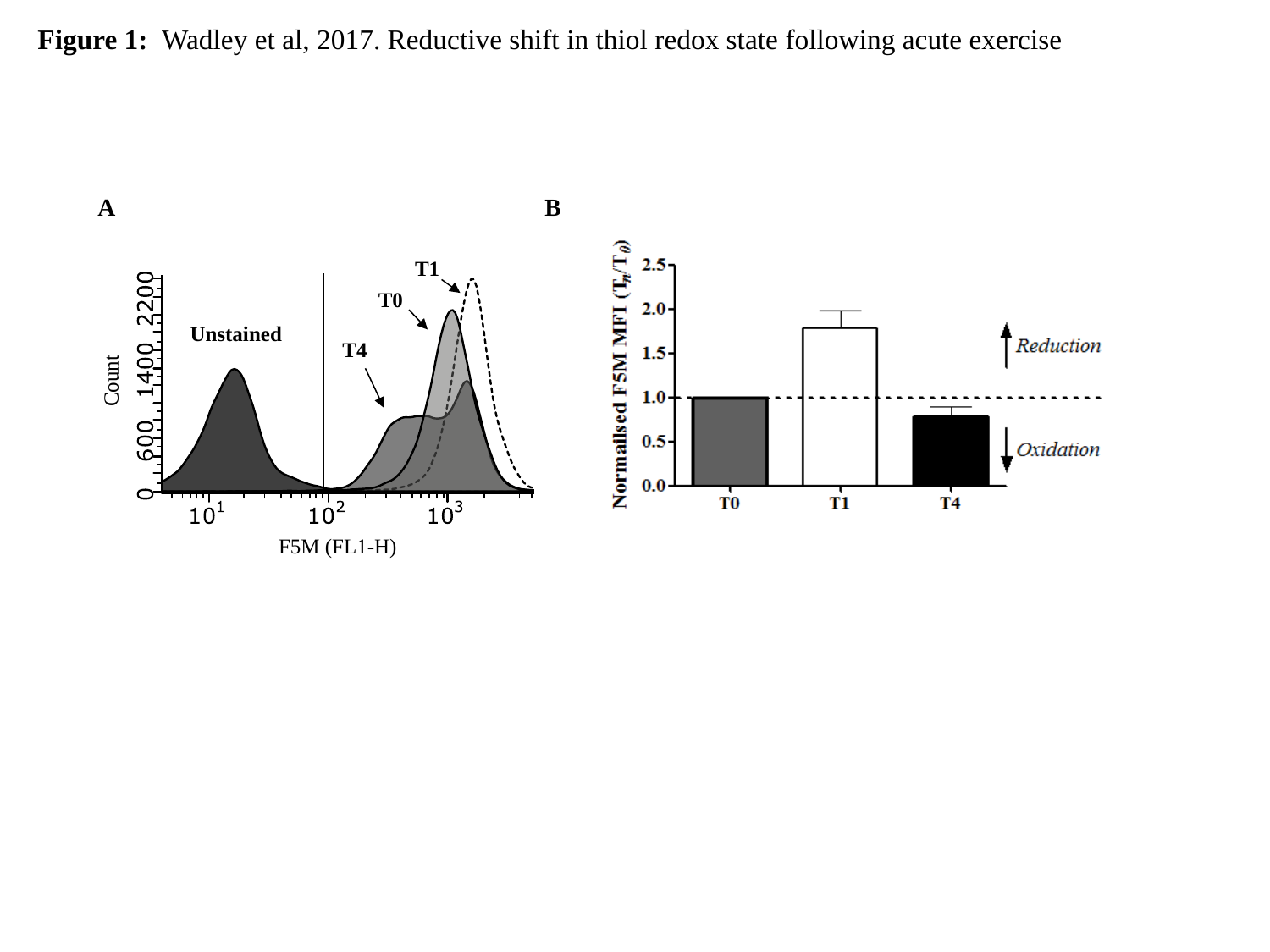**Figure 2:** Wadley et al, 2017. Reductive shift in thiol redox state following acute exercise

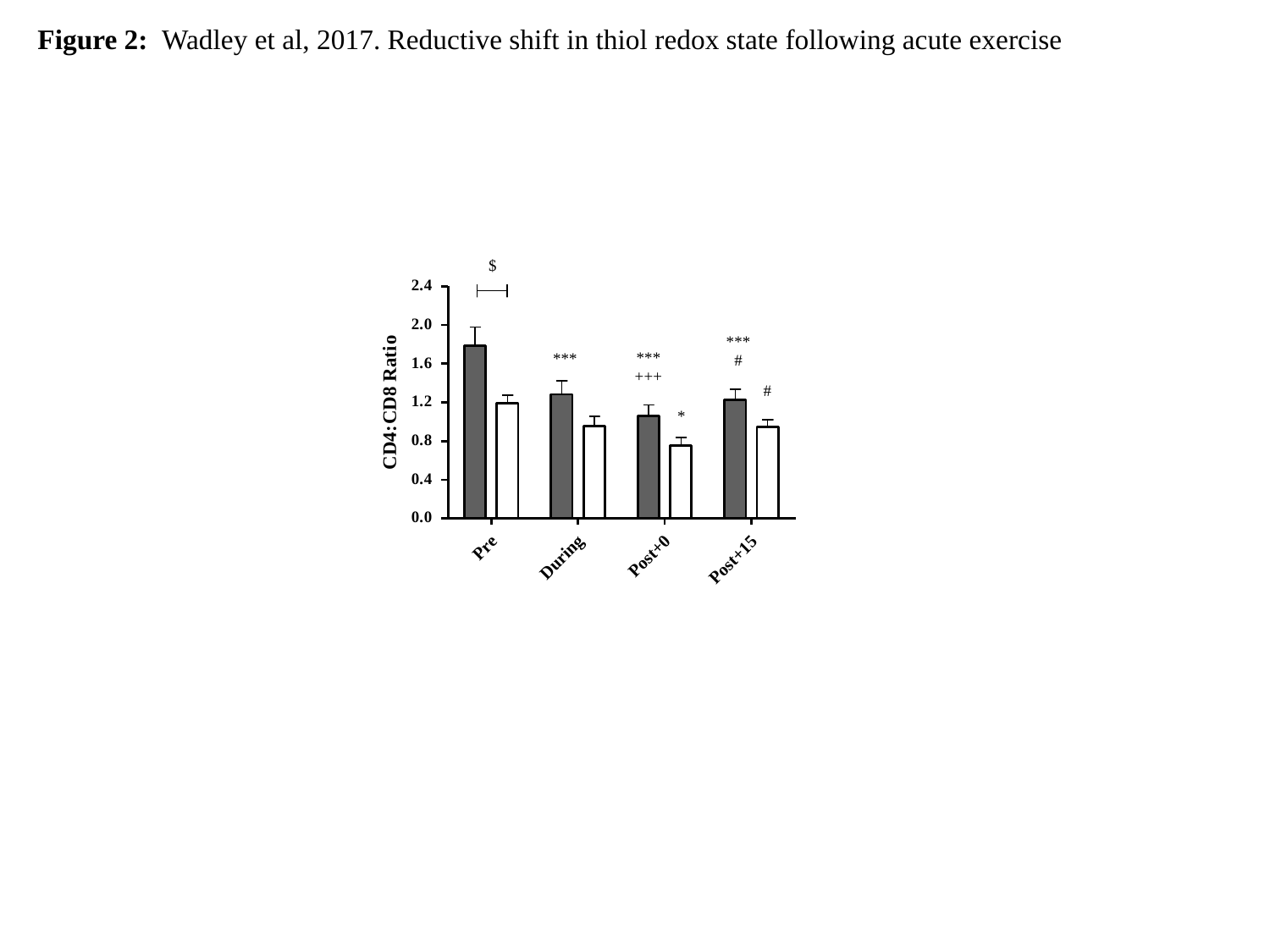**Figure 3:** Wadley et al, 2017. Reductive shift in thiol redox state following acute exercise

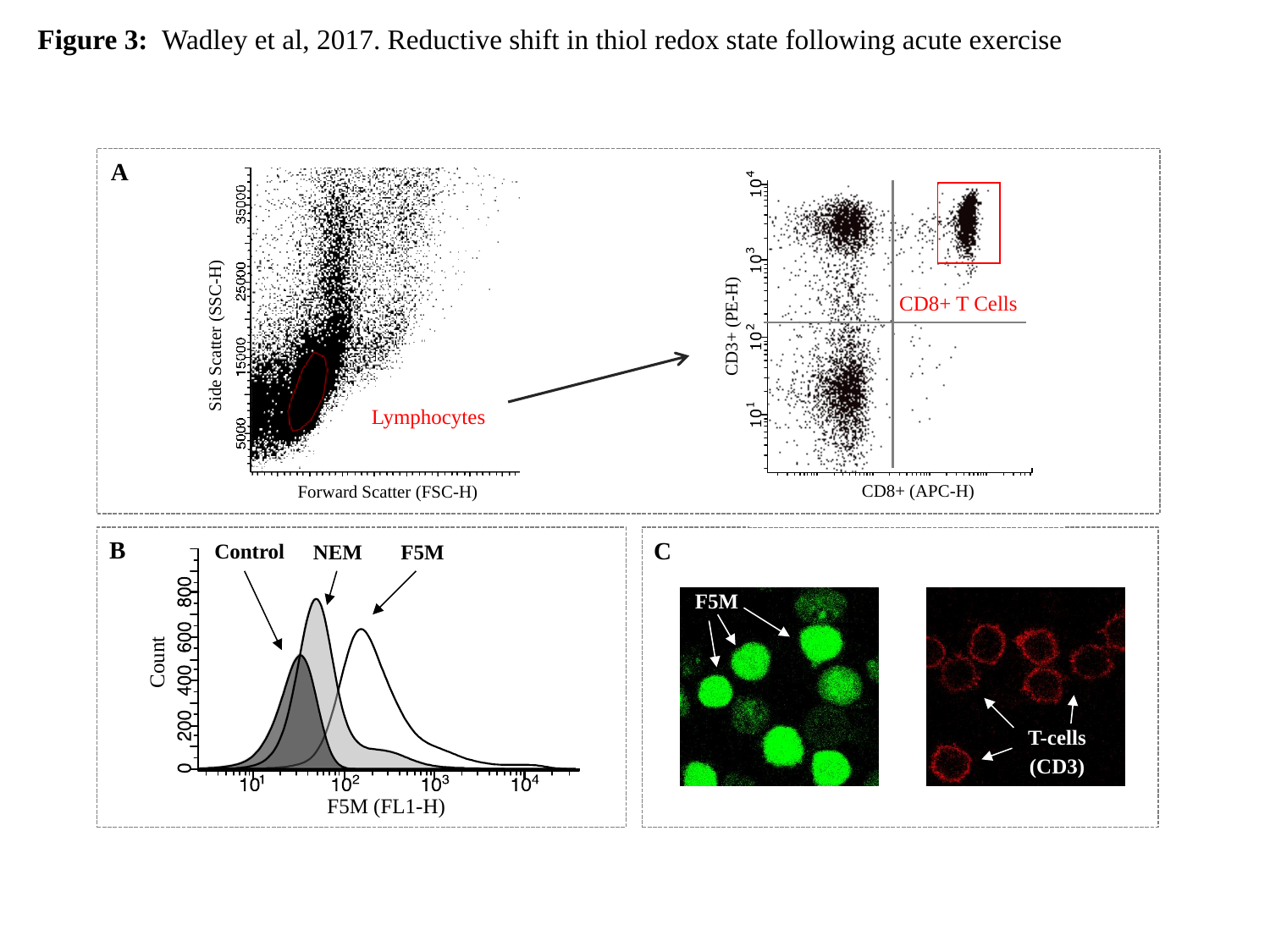

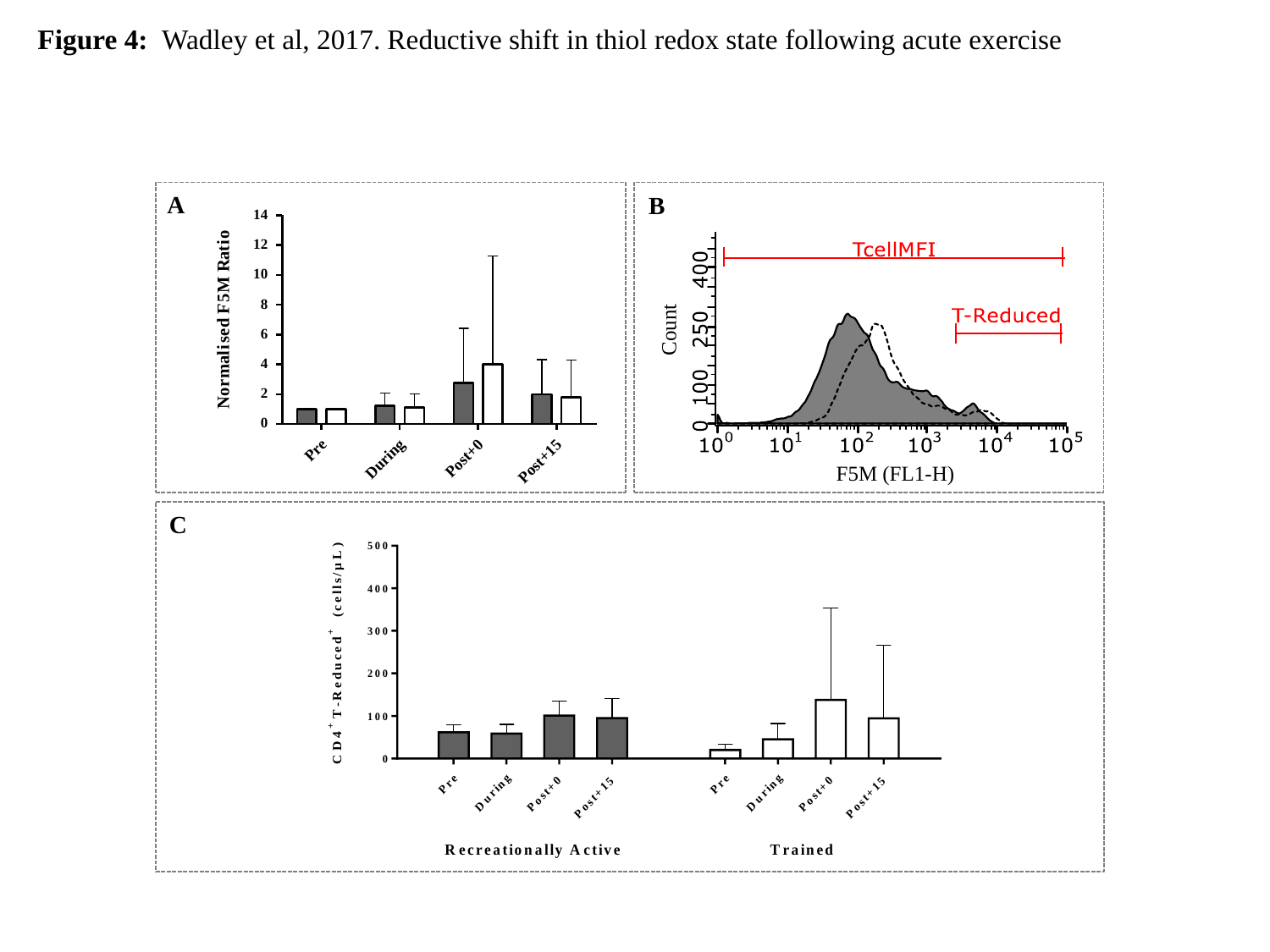**Figure 5:** Wadley et al, 2017. Reductive shift in thiol redox state following acute exercise